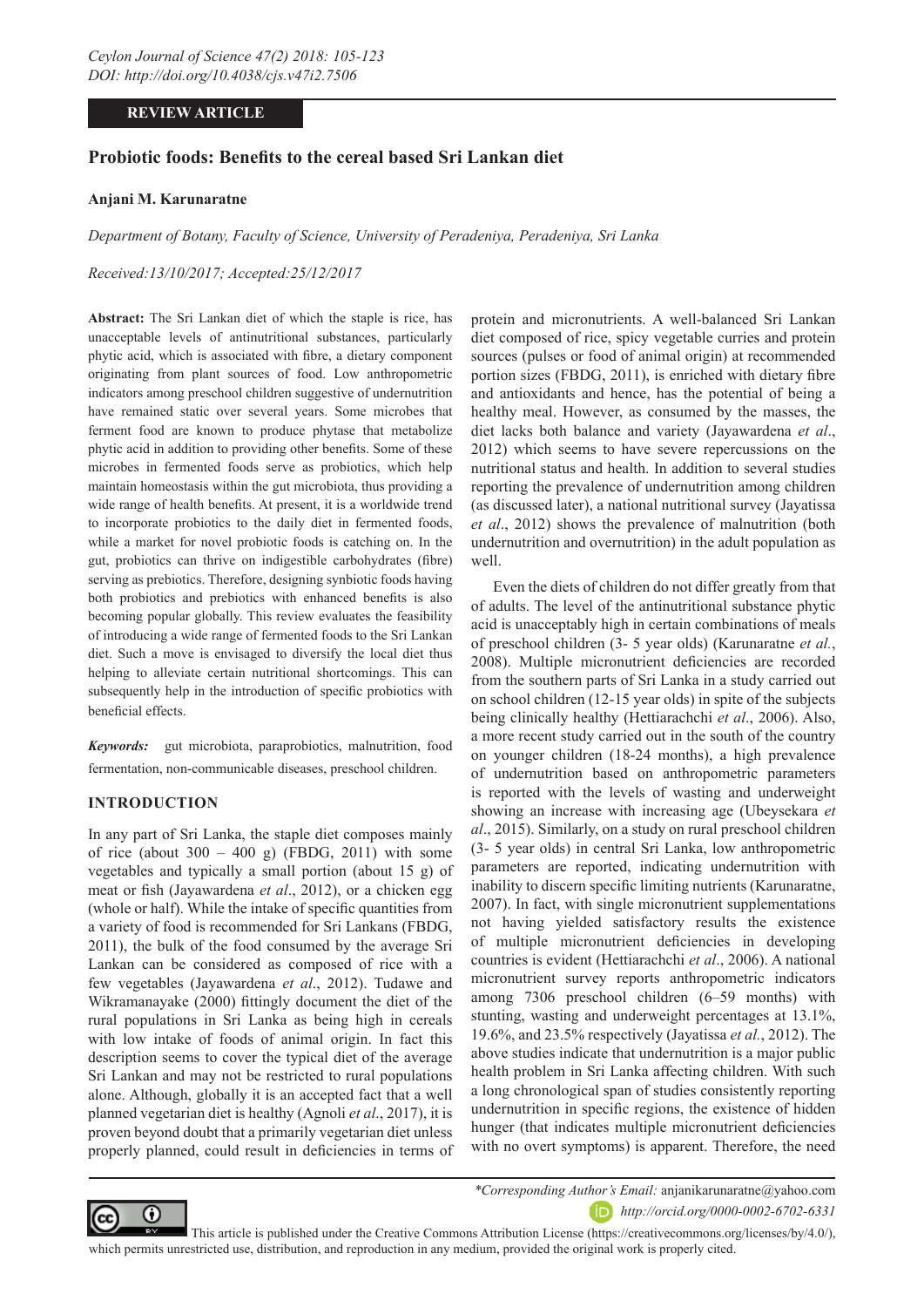to find solutions to combat this situation is felt deeply. Unfortunately, even Thriposha which is a nutritional supplement containing cereals and pulses, supplied as a remedy to such groups has high levels of phytic acid (Karunaratne, 2007). Improving the inherent quality of the Sri Lankan diet, which has large quantities of dietary fibre associated with the antinutrient phytic acid (Karunaratne, *et al*., 2008), would be an important step in combating malnutrition.

Ironically dietary fibre has shown to influence positively on the gut microflora, and adding probiotics to the daily diet can be expected to help in reducing antinutritional effects, in addition to improving the micronutrient intake. As the practice of food fermentation has helped overcome hidden hunger (Kavitake *et al.*, 2018) including a variety of fermented foods to the local diet seems to be a sensible decision. A FAO/WHO (2001) report defines the term probiotic as 'for life' and the term is currently used to name bacteria associated with beneficial effects for humans and animals. The most popular method of introducing probiotics to a food is by using them to ferment a food substrate (Kavitake *et al.*, 2018). Probiotics are much researched microbes that are included in an important group of functional foods. The term functional food itself has undergone many definitions over recent years, but all of them acknowledge their health promoting effects (Martirosyan and Singh, 2015). Probiotics have many prophylactic and therapeutic effects through the influence they have on the gut flora. Among the roles they play are to extract nutrients and energy from food consumed, protect against enteropathogens, and contribute to normal immune function (Lozupone *et al.*, 2012). In fact traditional fermented food sources and the knowledge of their health promoting effects preserved in groups of populations where information has been passed from generation to generation has led to the discovery of this group of functional foods.

Dietary diversification is envisaged as being helpful in improving the nutritional quality of the Sri Lankan diet (Karunaratne, 2007; Jayawardena *et al*., 2012). Among methods of reducing the antinutritional substance, phytic acid in high fibre vegetarian diets are to incorporate phytase producing foods to the daily diet. In many vegetarian diets world wide, microbial phytase (originating from bacteria that participate in the fermentation of foods) and indigenous phytase (originating from sprouting of seeds) are exploited for this purpose. In fact, the addition of fermented foods is recommended internationally, to improve the nutritional attributes of vegetarian diets of developed countries (Agnoli *et al*., 2017). Referring to the food as consumed in developing countries Gibson and Ferguson (1998) record the importance of incorporation of fermented food sources which probably could compensate for the primarily vegetarian diet rich in antinutrients. Generally, it is acknowledged that the fermentation process replenishes the food substrate with vitamins and improves protein availability besides reducing antinutritional content (Sahlin, 1999). *In vitro* experiments and studies on humans have documented the capacity of some probiotic strains to synthesize vitamin K, folic Acid (vitamin  $B_9$ ), vitamin  $B_2$ , and  $B_{12}$  (Eck and Friel, 2013). Therefore, including

fermented foods in vegetarian diets, will help in overcoming vitamin deficiencies, specially vitamin  $B_{12}$  being the limiting micronutrient (Agnoli *et al*., 2017) provided the right microorganisms are used in their fermentation.

With the unraveling of the beneficial roles of probiotics there is a worldwide trend to look for probiotic strains and to introduce them to the daily diet, which involves sharing information from different cultures and devising innovative methods. Internationally, fermented milk and dairy products such as curds and yoghurts in solid and liquid forms as well as a variety of fermented cheese have been popular. The diversity of traditional fermented products in India extends to many plant based products like seeds, vegetables, and fruits (Marshall and Mejia, 2011; Blandino *et al.*, 2003; Sahlin, 1999). However such a diversity of traditional fermented foods is not restricted to South Asian countries. A well known global example is cabbage fermentation; originating from Germany is fermented cabbage 'sauerkraut', and in the far Eastern Countries like Korea, its 'kimchi'. The recipe of 'kimchi' differs from that of 'sauerkraut' only by making it spicy. Also a traditional fermented non-alcoholic beverage is 'beet kvass' which originates from Russia. In addition, in the Far Eastern countries many vegetables such as cucumbers and turnips are fermented and served as pickles.

 Although traditional preservation methods such as food fermentation probably developed initially only to increase shelf-life of perishable produce, with the advancement and sharing of knowledge, their nutritional and health effects seem to have captured the attention of nutritionists worldwide. Currently, the diverse health promoting roles of specific probiotics which can be incorporated to traditional fermented foods are well documented. This review evaluates the feasibility of introducing a wide range of fermented plant based foods with an attempt to diversify the local diet, so that it will improve the nutritional status. Such an initial move in turn, can help in the introduction of specific probiotics with health beneficial effects to the daily diet.

### **Balancing the dual role of microbes in health and disease**

Microbes have been seen by the laymen as a cause of human misery through the surfeit of diseases they inflict. This may be the reason for the delay in unveiling their silent role in the wellbeing of man and animals. The purpose of their existence in excessive numbers within and on the healthy body and the colossal role they play in maintaining good health seems to have got obscured due to our preoccupation on microbial pathogens.

Currently, there is much interest on the microbes that inhabit the human body, specifically those in the gut (gut microbiota). It is recorded that not only man, but all mammals have evolved with their commensal partners (microbes), and adaptive co-evolution has formed an inextricable bond between the microbiota and their host (Ventura *et al.,* 2012). Probiotics are of specific importance for enriching the gut microbiota which in turn provides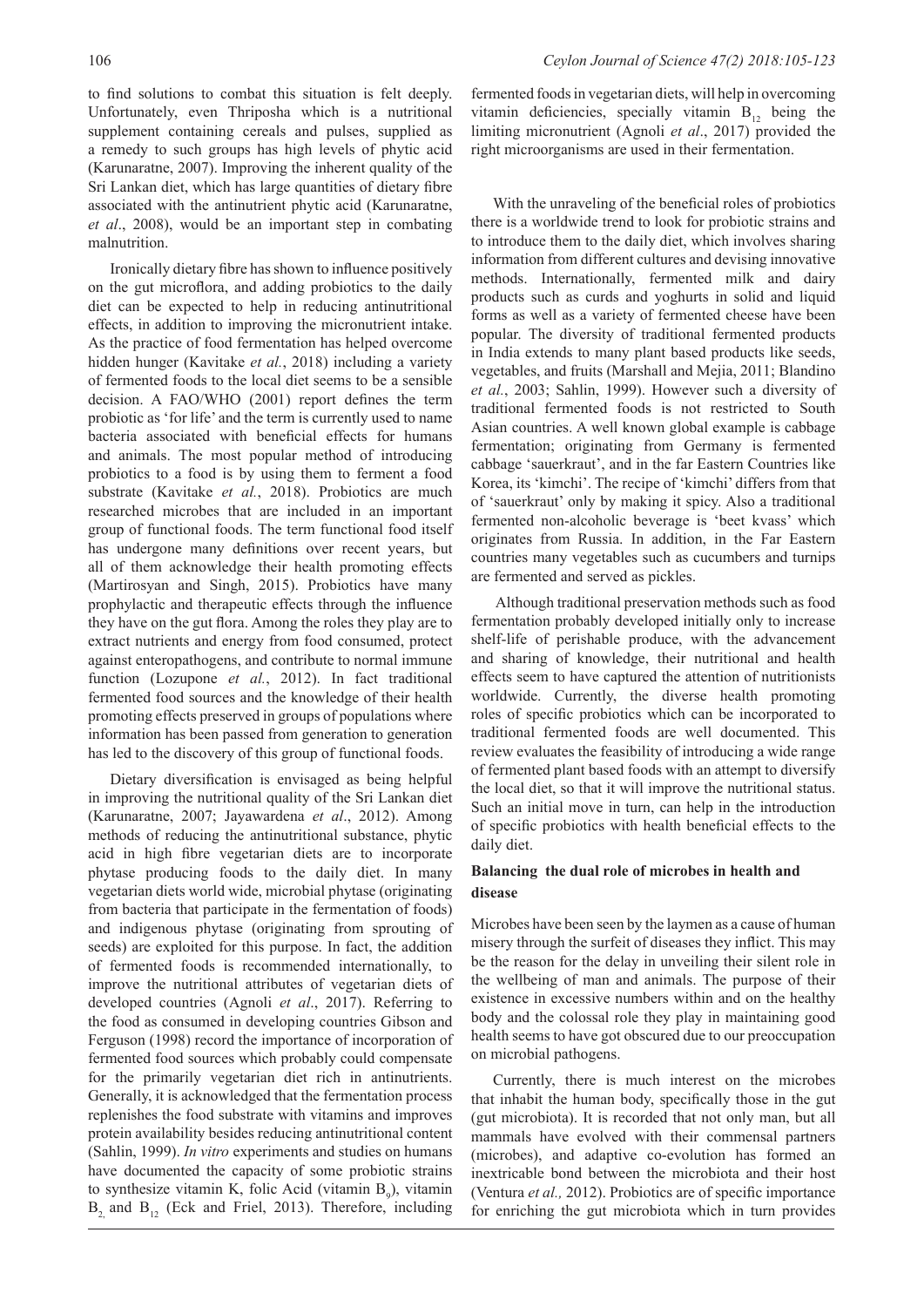#### *Anjani M. Karunaratne*

health benefits to the host. The ability of probiotics to competitively exclude pathogenic microbes has been documented (Chen *et al.*, 2007; Chervonsky, 2012). Therefore, according to currently accepted knowledge, any food we take on a daily basis which has sufficient viable probiotics, is believed to help in the modulation of the gut microbiota, the term viable being the key word here, until we take up this point again.

Nevertheless, pathogens can be rampant in careless food handling situations. The fresh fruits and vegetables that we consume may be exposed to pathogens, in their cultivating phase or during careless postharvest handling and storage. The tropical temperatures and faulty and ineffective cold chain facilities in handling fresh produce are conducive factors for pathogen establishment. Rizzo *et al.* (2013) describe how gene exchanges could occur among unrelated organisms, taking microbial niches of waste water treatment plants as an example. Therefore when pathogens lurk in considerable numbers in the food environments, it can be assumed that such microbial niches may be conducive for horizontal gene transfers resulting in dangerous outcomes.

Focusing on the health promoting role of fermented foods, to confer their benefits the widely held belief is that probiotics in food must survive its transit from the mouth to the colon. Being on that stand, the FAO/WHO (2001) defines probiotics as live microorganisms which when administered in adequate numbers, confer health benefits on the host. The numbers of probiotic cells present in a processed food have been worked out. For instance, when populations of  $10^6$ - $10^7$  CFU/g in the final product are established, a daily consumption of 100 g or 100 ml of the food would provide probiotics equivalent to  $10<sup>8</sup>-10<sup>9</sup>$  CFU (Coman *et al.,* 2012).

Often traditional fermented foods do not contain a well defined set of microorganisms and such foods are fermented by a mixed culture of microorganisms by spontaneous fermentation (Ray *et al.*, 2016). In them, the conditions conducive for the growth of microorganisms are provided during their preparation which leads to the establishment of a complex ecosystem (Demarigny, 2012). Therefore, it is not possible to assume that all microorganisms in a traditionally fermented food have probiotic potential. Instead, they may compose of a mixture of commensals, probiotics, and perhaps a few pathogenic organisms too. In such an undefined fermenting environment, meeting requirements of probiotic cell numbers to be consumed is not easy without compromising on food safety. When handling situations are not up to the mark, this task may face many obstacles. However, as discussed later in this review, even heat-killed probiotics have shown beneficial effects.

### **Role of Prebiotics**

The term prebiotic was first introduced by Gibson and Roberfroid (1995) and was defined as "a nondigestible food ingredient that beneficially affects the host by selectively stimulating the growth and/or activity of one or a limited number of bacteria in the colon, and thus

improves host health". While sugars such as lactose in milk support the growth of probiotics they are also capable of breaking complex polysaccharides that the human enzymes cannot breakdown. Food fibre mainly composed of polysaccharides, is considered as serving as prebiotics. Fibre from whole grains has captured interest of researchers for a multitude of health benefits (Phillips, 2013) and a recent review by Gong *et al.* (2018), presents the possible effects of cereal originated dietary fiber on the composition and metabolic activity of the intestinal microbiota. Prebiotics cannot be broken down by human enzymes, but the beta linkages of their chemical structures are broken down by probiotics. Normally, the responses of different bacteria to carbohydrates are usually related to their abilities to encode corresponding enzymes for the utilization of different carbohydrates (Gong *et al.*, 2018).

Among prebiotics there are many health promoting phytochemicals. Oligosaccharides are a much sort after group of prebiotics that are abundantly present in pulses. Before their role as prebiotics were discovered, oligosaccharides were considered as substances that caused annoyance as they are not digested by human enzymes and caused flatulence, causing much discomfort and embarrassment for the consumer. Some examples of oligosaccharide based prebiotics are inulin and oligofructose (produced from inulin), and fructooligosaccharides synthetically produced from sucrose, as well as galactosecontaining and xylose-containing oligosaccharides (Hutkins *et al.*, 2016). In fact, inulin and oligofructose are the most studied prebiotics, and inulin-type prebiotics that are commercially available are those that have been extracted from food or synthesized from a more fundamental molecule (typically sucrose), and both *in vitro* and *in vivo* studies have confirmed their selective stimulation of beneficial flora (Gong *et al.*, 2018).

Fruits and vegetables are also rich in fibre thus qualifying as prebiotic sources. Pectins present in the middle lamella of plant cells and therefore found abundantly in plant based foods are also considered as prebiotics (Gibson and Roberfroid, 1995; Ray *et al.*, 2016; Hutkins *et al.*, 2016). Pectins are known to have many health beneficial roles such as reduction of serum low density cholesterol, and thereby decreasing the risk of cardiovascular disease by the binding of bile salt micelles thus inhibiting their re-absorption (Morris *et al.,* 2013). Resistant starch present in partially ripe tropical fruits such as bananas, hitherto appreciated for the role they serve as food fibre is also considered as serving as prebiotics (Thomas *et al.*, 2011; Hutkins *et al.*, 2016; Ray *et al.*, 2016; Gong *et al.*, 2018). Fructans found abundantly in plants as storage carbohydrates are also one of the oldest known prebiotics (Gibson and Ferguson, 1998; Gong *et al.*, 2018). The interest on fructans has grown over the recent years because in addition to being a much sought after prebiotic source, this group of compounds are known to play protective roles in intact plants subjected to stress (Franco-Robles and López, 2015). It is reported that fructans and other prebiotics may suppress pathogen growth within the gut, to improve overall health. Therefore, fructan itself is considered as an excellent functional food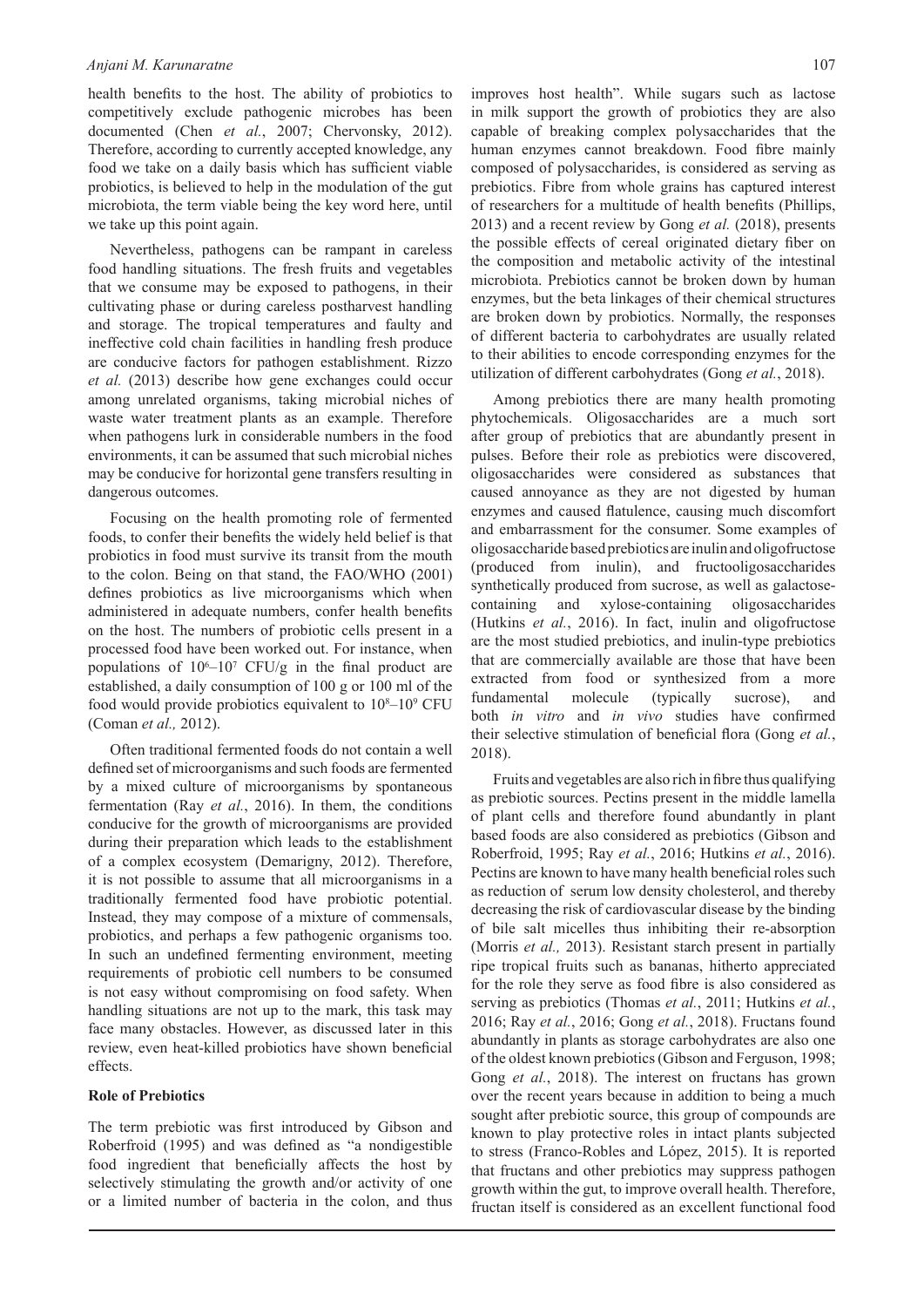and novel synbiotic foods (a combination of probiotics and prebiotics) are being experimented with this prebiotic from natural sources (Shalini *et al.,* 2017). Franco-Robles and López (2015) have tabulated the prebiotic effects of fructans in *in vitro* and *in vivo* studies and also on its influence on the immune function in healthy animal and human models.

Additionally prebiotics have many functional roles to play in the food thus adding to its appeal. Such supplementary benefits of those substances that qualify as prebiotics in food applications are many; oligosaccharides have been increasingly used by the food industry (beverages, sweets) for modifying viscosity, emulsification capacity, gel formation and enhancing colour (Saad *et al.,* 2013); pectins being excellent gelling agents and emulsifiers, have many food applications in thickening beverages and in desserts. As probiotics thrive on prebiotics, the choice of prebiotics also matter for providing optimal health benefits. Therefore ideally, the choice of prebiotics has to be based on their role in the formulation of the food in question, in addition to the probiotics promoted by them. The knowledge on their ideal combinations for optimal results however, is still to be investigated.

As discussed before, when plant based foods serve as carriers of probiotics there is the added advantage of delivering prebiotics with them, so that the entire food complex becomes a synbiotic 'package'. Fruit, vegetables, cereals and legume products represent promising carriers for probiotic bacteria with good nutraceutical components (Panghal *et al*., 2018). Gong et al (2018) referring to whole cereal grains explain that they exert their beneficial effects on the health of the host by delivering prebiotics to modulate gut microbiota composition, richness and activities to maintain homeostasis (correct ecological imbalances), and also provide substrates to be metabolized into functional microbiota metabolites. Such events helping to combat non-communicable diseases (NCDs) can originate from the supply of fibre originating from other plant based sources as well, as discussed in the present review.

With this array of food applications and health promoting roles of prebiotics, to harness the benefits of both probiotics and prebiotics, hybrid food products made by combining dairy and fruit drinks have been introduced offering not only healthier but also more convenient and more flavourful products (Martins *et al.,* 2013). With a need for advancement of technology in the introduction of probiotics, specific prebiotics are being experimented as coatings used for microencapsulation of probiotics (Kavitake *et al.*, 2018). In such microencapsulations the prebiotic used has shown to promote growth of the encapsuled probiotics once released to the gut environment (Shori, 2017). Among some prebiotics that have been tried out for encapsulation are inulin and oligofructose (Tripathi and Giri, 2014).

#### **Evolution of probiotic foods at a global level**

Fermented foods are known to be fermented by both functional and non-functional microorganisms that exist as native microflora primarily in raw plant materials and such microbes can alter the biochemical constituents of raw materials, thereby improving the flavor, digestibility and aroma while imparting nutritional and pharmacological values (Kavitake *et al.*, 2018). It appears that the health promoting effects linked to some traditional fermented foods have created the initial impetus for an indepth investigation on probiotics. An overview of the consumption of traditional fermented foods in specific countries is given by Demarigny (2012) while emphasizing the need to adhere to hygienic protocols to prevent the establishment of undesirable organisms. The concept of health promoting probiotics was probably introduced by the Russian Nobel laureate Elie Metchnikoff (1845-1916) when he hypothesized that consuming fermented milk, made Bulgarians live longer because of the activity of lactic acid bacteria-LAB (Metchnikoff, 1908). Dairy products, specifically different types of yoghurts and cheeses have been the most popular foods over the years, to deliver probiotics (Granato *et al.,* 2010 a and b, Asemi *et al.,* 2013; McFarland, 2015).

Currently, the focus has turned to non-dairy fermented foods. Panghal *et al*., (2018) report that the first probiotic food free from milk or milk constituents was formulated and manufactured in 1994 by Skane Dairy with brand name ProViva in Sweden. As mentioned earlier, some countries use vegetables (Martin *et al.*, 2013; Swain *et al.*, 2014) and seeds (Sahlin, 1999; Blandino *et al.*, 2003; Marshall and Mejia, 2011; Tamang, 2015; Patra *et al.*, 2016) to prepare traditionally fermented foods. At present there is much interest on such foods, as fruits, vegetables, and seeds by themselves are considered healthy options of food, and using such substrates for fermentation is expected to improve the beneficial effects of the final product. Therefore fruits and vegetables have turned out to be new food environments to introduce probiotics with several new products being introduced in the 21<sup>st</sup> century (Granato *et al.*, 2010a; Martins *et al.*, 2013; Panghal *et al.*, 2018).

This diversification to non-dairy options could be assumed to have occurred not only for the want of variety for palatability but also for practical reasons. For instance, Granato *et al.* (2010a) record that in countries where the use of dairy products is limited due to reasons such as allergies and lactose intolerance, nondairy probiotic foods have been used. Also there are specific groups of individuals, such as those affected by different types of NCDs, such as dyslipidemia and atherosclerosis thus requiring dietary restrictions. Also, with the increasing vegetarian consumers in both developed and developing countries, there is a high demand for plant based probiotic products (Panghal *et al.*, 2018).

Having identified the health promoting effects of viable probiotic cells *per se*, currently food technologists are focusing on food products that can only deliver viable probiotics in appropriate numbers to the consumer, without going through the process of fermentation. As a result, according to numerous publications, the delivery of probiotics is shifting towards looking at food substrates that could harbour adequate numbers of viable cells without promoting their growth within the food matrix, thus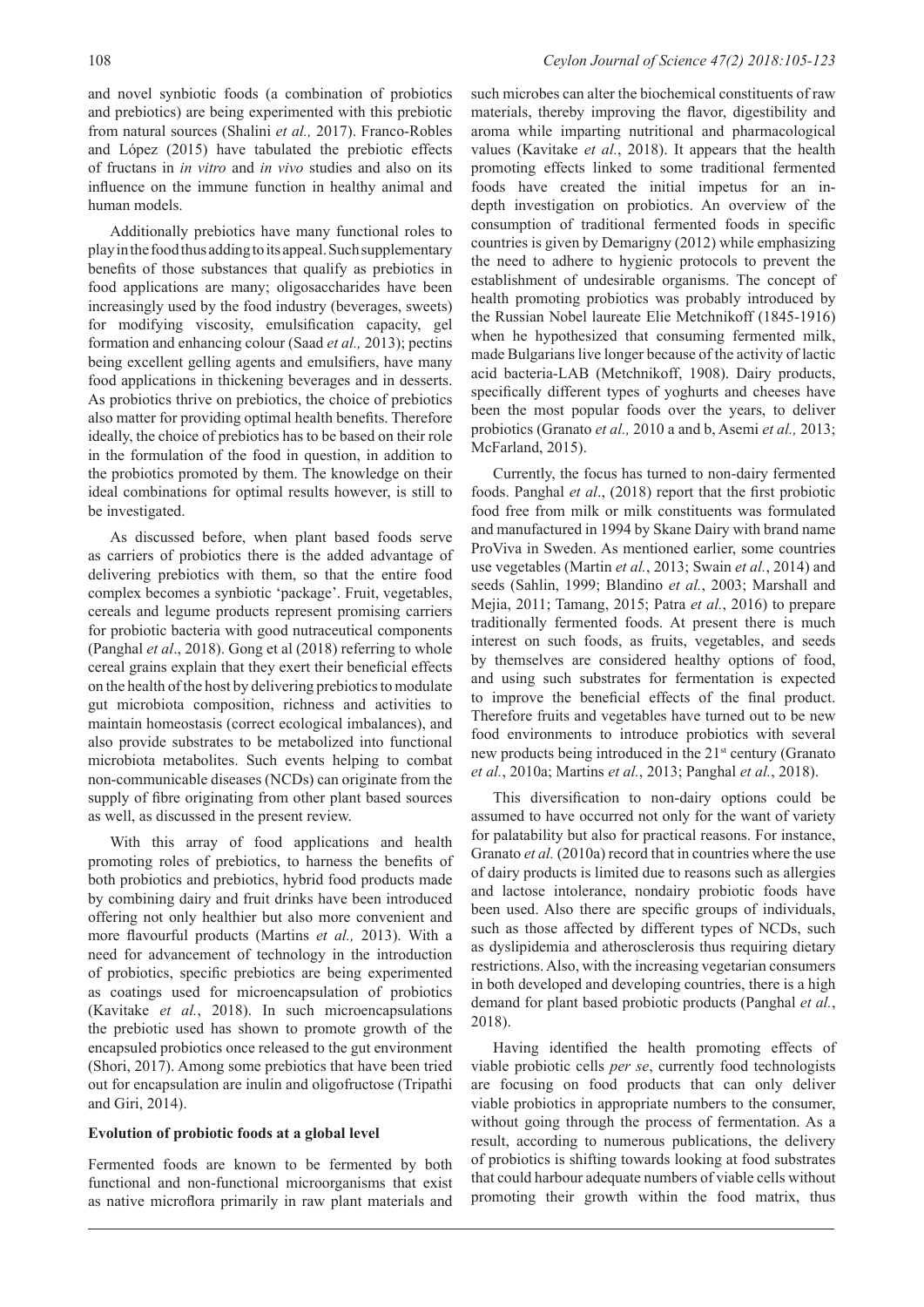#### *Anjani M. Karunaratne*

keeping the ingredients of the food intact. Non-alcoholic beverages such as fruit/vegetable drinks and soymilk (soya milk as referred to, in Sri Lanka) serve as carriers of specific probiotics (Granato *et al*., 2010a). Successes are also reported with regard to ice-cream, frozen desserts, and even baby foods (Tripathi and Giri, 2014).

Although there are certain disadvantages with such alternative preparations, as discussed below, the major advantage is that it provides leverage to work with any type of food. Unlike in traditionally fermented foods, specific probiotic strains of interest could be incorporated to the food in question, while preserving its original organoleptic properties. Therefore, the adaptation of modern technologies to the food industry, in the form of encapsulation and cell protectants (Tripathi and Giri, 2014) help probiotics remain viable without affecting the food matrix. With this widening of resources, an increasing number of foods has been and continues to be experimented with as probiotic carriers (Granato *et al.,* 2010a; Permpoonpattana *et al.,* 2012).

### **Global interest and diversity of fermented food - Where does Sri Lanka stand?**

New findings continue to get added to the scientific literature on various aspects dealing with the health benefits of probiotics at an exponential rate; According to Taverniti and Guglielmetti (2011), a net search yielded about 7500 scientific references of which more than 20% appeared in 2010. Later, McFarland (2015) noted that in the year 2000 the number of papers on probiotics was from 176 per year and within 2000 to 2014 this number went up to 1476 per year. These figures testify for the growing interest on the international scenario on probiotic foods.

In spite of such a trend internationally, in Sri Lanka fermented foods that can provide viable probiotics have been mainly restricted to snacks and desserts in the form of curd and yoghurt, the latter was introduced to the Sri Lankan consumer in the late 1960s (personal experience of author). Surprisingly, fermented foods with viable organisms in them don't appear to have been considered an important group of food in ancient Sri Lanka. While reviews have appeared of fermented foods in different countries throughout the world (Kavitake *et al.*, 2018), in Asian countries such as India (Tamang, 2015; Ray *et al.,* 2016), Korea (Patra *et al.*, 2016) and Vietnam (La Anh, 2015) and of fermented fruits and vegetables of Asia in general (Swain *et al.*, 2014; Tamang, 2015) some inclusive of Africa (Demarigny, 2012; Panghal *et al.*, 2018), in Sri Lanka there is not much information available on such traditional indigenous fermented foods. Comparing with our immediate neighbor, India, specially in the southern parts, rice is consumed with a few curries as done in Sri Lanka. While there is a diversity of fermented plant based foods, the consumption of fermented dairy products is an integral part of their daily diet, and many households make their own curd at home on a daily basis. Considering the fact that a large proportion of the population in India is vegetarian, this habit seems to be a way to improve the nutritive value of food consumed daily. Contrarily in Sri Lanka, milk consumption of preschool children (3-5 year olds) is inadequate, for which the reasons given are, nasal

blockage caused by phlegm when fresh milk is consumed, and powdered milk is not affordable (Karunaratne, 2007). Additionally, the same study noted that fermented food intake of children was insignificant. Perhaps, being a small tropical country with varied climatic zones, preserving food was not a priority for our ancestors as fresh food has been available all year round.

Unrefined plant based foods such as whole grain seeds, and fresh fruits and vegetables, which are rich in indigestible carbohydrates serve as prebiotics (Gibson, and Roberfroid, 1995; Hutkins *et al.*, 2016). Therefore, the natural sources of prebiotics are indigestible components of plant based foods. The role of prebiotics is to basically support the growth of probiotics within the colon, as they pass through the alimentary canal intact, without being affected by the conditions or the enzymes that they are exposed to, until they enter the gut environment. While the beneficial effects provided by probiotics and prebiotics are well established, the recent worldwide trend is to manufacture novel synbiotic foods. In fact many patents have been obtained for novel probiotic and synbiotic foods specially where the commodity of delivery is fruit (Sun-Waterhouse, 2011). If probiotics are incorporated to the already prebiotic rich food environment of the Sri Lankan diet, such a move may have beneficial effects to the consumer. However, one major challenge with regard to such novel foods is consumer acceptability. According to Panghal *et al.* (2018) blackcurrant probiotic juice is more acceptable than the conventional blackcurrant juice, but orange probiotic juice is less acceptable than the conventional orange juice. With proper guidelines and technology, using already familiar plant based food ingredients which will be more receptive to the local consumer, developing a local probiotic food market has a great potential

## *Non-viable cells serving as probiotics in cooked fermented foods*

In spite of the fact that uncooked fermented foods are not popular in the local diet, some of the Sri Lankan foods consumed frequently as main meals are fermented, but eventually cooked before consumption. For instance, 'hoppers' (pancakes made in a wok) made of a dough of fermented rice flour, and Indian type fermented staple foods such as 'thosai' (pancake) and 'idli' (steamed cake) made of a dough of fermented black gram (*Vigna mungo*) are popular breakfast or dinner choices in Sri Lanka.

Of a number of cereal and pulse based indigenous fermented cooked products reported from other countries, many of the ingredients used in such products are commonly used locally. For instance, 'dhokla' is a steamed cake made of a fermented dough of rice or wheat flour and Benghal gram (Kadala in Sinhala, Kadalai in Tamil) (*Cicer arietinum*) used as a breakfast food in Northern parts of India (Blandino *et al.*, 2003). Another rice based probiotic functional product called 'ricera' is mentioned by Panghal *et al.* (2018). Also, 'com-me' is a fermented appetizer made of cooked rice popular countrywide in Vietnam (La Anh, 2015). Some fermented preparations of soya bean are cooked as curries in several Asian countries (Tamang, 2015). In Korea 'gochujang' is a fermented chillie-paste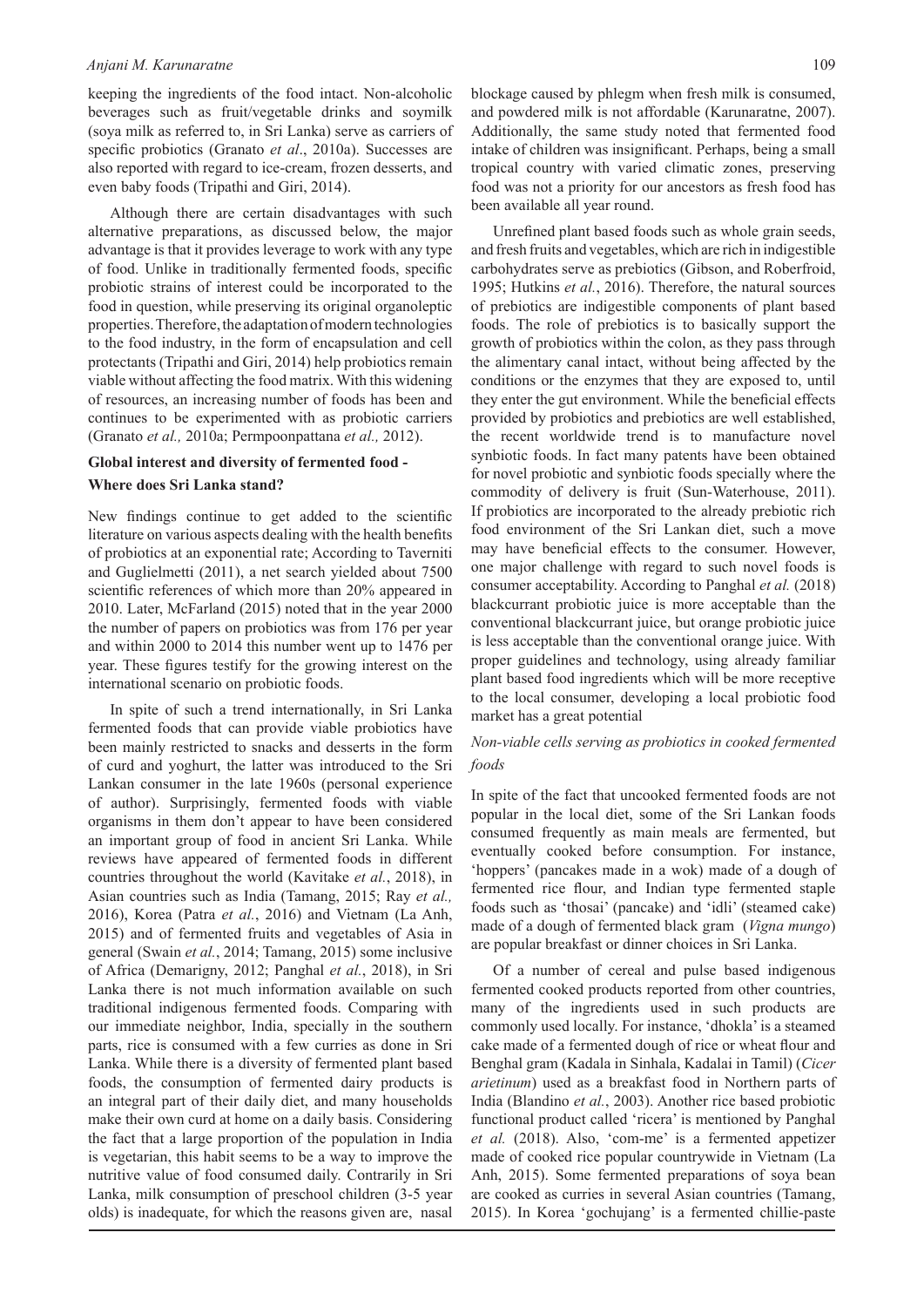### (Patra *et al*., 2016).

 In such cooked products, the microbial cells involved in the fermentation, are expected to be killed by the cooking temperatures. In spite of the established fact that viable probiotic organisms should reach the gut alive to get their therapeutic benefits, some studies as discussed below have shown that even non-living probiotics may be just as effective. According to the findings from *in vitro* cell-culture studies and *in vivo* animal studies many of the effects obtained from viable cells of probiotics are also obtained from populations of dead cells, and therefore, Taverniti and Guglielmetti (2011) proposed the term paraprobiotic to indicate the use of non living probiotic cells. Lately, such studies have been even extended to human subjects (Shinkai *et al.,* 2013; Cerbo *et al.,* 2015). For instance, Shinkai *et al.* (2013), in a randomized control trial demonstrated that oral intake of a heat-killed strain of *Lactobacillus pentosus* given as a tablet, dose-dependently reduced the incidence of the common cold in elderly adults leading to the postulation whether only the presence of cell components of probiotics in the gut is sufficient to cause some of the beneficial effects, in the absence of live cells. Sang *et al.*, (2015) demonstrated that a therapeutic mixture known as vsl#3 made of a probiotic cell combination had identical anti-inflammatory effects whether they were administered as viable cells or heat-killed cells to rats. Additionally, using animal and human subjects it has been shown that a strain of heat-inactivated *Enterococcus faecalis* has beneficial effects on gastrointestinal functions thus exhibiting direct action of heat-inactivated microbes on the gut function (Sawada *et al.*, 2015).

Recently, more studies on human subjects have investigated the role of paraprobiotics. For instance, Sugawara *et al.*, (2016) investigated the role of a heattreated strain of *Lactobacillus gasseri* given daily in a beverage to get  $10^{10}$  cells per day, to a group of adults in a randomized placebo controlled study design, and noted the benefits as preventing the degeneration of quality of life and the occurrence of lifestyle-related diseases. In another randomized control trial on obese human subjects where a strain of heat-killed *Lactobacillus amylovorus* was given on a daily basis in a beverage for 12 weeks, a reduction of obesity was noted (Nakamura *et al.*, 2016). With such findings, the impact of heat-killed microbes in cooked fermented products such as 'hoppers', 'thosai' and 'idli' are yet to be deciphered. Also in view of heat-killed microbes having shown positive results it may be necessary to recalculate the cell numbers of probiotics that should be present in the original food, based on specific beneficial effects they confer to the host.

# *An overview of methods employed in probiotic food designing*

Considering the fact that fermented foods serve as probiotic carriers, we may categorize probiotic foods into three groups based on the state of the microbes and food matrix at the time of consumption: (1) the food matrix is fermented by the microbes in it as done in traditional methods and consumed without cooking (2) the food only serves as a vehicle to provide specific viable probiotic cells

to the consumer, and (3) the fermented food is cooked before consumption, and therefore the microbes that helped in the fermentation are inactivated.

The  $1<sup>st</sup>$  and  $3<sup>rd</sup>$  groups represent traditional fermented foods which have the potential to deliver specific probiotics or specific paraprobiotics of interest respectively. The 2nd group is well defined in delivering known probiotics of interest. In the traditional methods, depending on the type of food, often the introduction of microbial cultures is done by promoting the growth of the indigenous flora of the food ingredients. In making 'hoppers', coconut water is added to the rice flour dough, in making 'thosai', the indigenous flora of the black gram increase in number when the dough is made either mixing with water or coconut water and left overnight. In making 'kimchi' and 'sauerkraut' the food matrix is given a suitable salty anaerobic environment for promoting the growth of indigenous LAB making it acidic. However, in some fermented preparations the inoculant has to be made separately. For instance in making 'tempeh' (a soya bean product), a specific fungus (*Rhizopus oryzae*) has to be introduced as an inoculant, which involves a well spelt-out procedure.

When comparing the different groups, in the  $1<sup>st</sup>$  and 3rd, the action of the viable microbes eliminate metabolites to the food with a simultaneous partial digestion of its components. While some such metabolites are known to help improve nutritional attributes and promote health, partial digestion accomplished by the microbes can improve bioavailability of certain nutrients (Agnoli *et al*., 2017). With the knowledge that microbes in fermented foods introduce new compounds to the food, that are finally delivered to the gut (Marco *et al.*, 2017) a shortcoming of the  $3<sup>rd</sup>$  group may be that some of the newly formed beneficial compounds cannot withstand the cooking temperatures. In spite of that a positive aspect of cooking is that the potential pathogens among the microbes will be killed before consumption. The advantages of using paraprobiotics are recorded as they can be easily processed and incorporated into various foods and beverages, and they exhibit a longer shelf life (Sugawara *et al.*, 2016). The formulation of the 2<sup>nd</sup> group is accomplished by using modern technology. The advantages of the 2<sup>nd</sup> group are that specific probiotic strains with known beneficial effects can be incorporated to the food substrate without promoting fermentation. This novel method *sans* fermentation, necessitates the use of modern techniques like microencapsulation of probiotics (Shori, 2017), currently a technique that should be handled at the industrial level in mass scale production. One important advantage of the 2<sup>nd</sup> group from the consumer's point of view is that the food in question is not altered. For this fact alone, the  $2<sup>nd</sup>$  group may be at an advantage because the technique of microencapsulation gives leverage to work with any type of food that is already popular. However healthy a new product may be, if it does not have the organoleptic appeal it is unlikely to be tried out by the consumer. Additionally, the method employed for the 2nd group is well defined in terms of the probiotics and their numbers introduced. However, a major disadvantage of the 2nd group is the absence of microbial action on the food matrix, and therefore the absence of beneficial compounds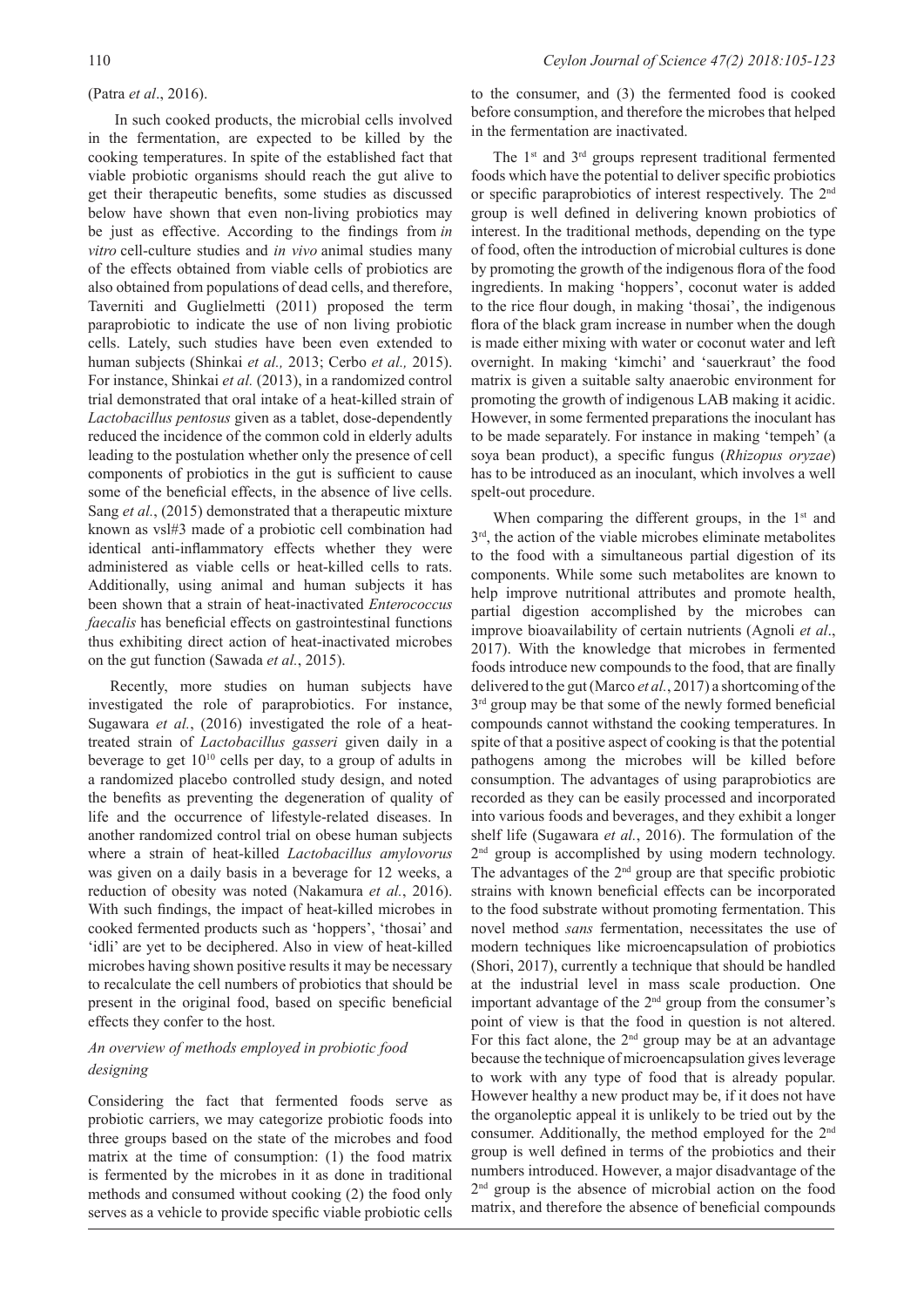produced by the microbes.

# **THE GUT MICROBIOTA MODULATED BY PROBIOTICS AND PREBIOTICS**

The microbial colonies present on and in the human body are commonly referred to as the microbiota. Over the initial years of life, the human body including the skin surface, oral cavity, and gut are colonized by an enormous variety of bacteria, archaea, fungi and viruses (mainly macrophages), which form a community - the human microbiota (Morgan *et al.,* 2013; Viggiano *et al.*, 2015). The gut microbiota with approximately  $3 \times 10^{13}$  bacterial cells represents a significant proportion of the human microbiota (Roy and Trichieri, 2017).

The gut microbiota has been shown to have a significant influence on the health and wellbeing of the host; the latter part of this review is devoted to their health promoting aspect. However for maintenance of health, homeostasis of the microbiota plays an important role and disruption of this balance results in dysbiosis leading to ill health. Marinelli *et al.* (2017), report that invading pathogens, antibiotics, certain dietary factors, and smoking, may alter the balance of the microbiota. Such disruptions of homeostasis can lead to the emergence of opportunistic enteric pathogens such as *Clostridium difficile* (Aziz *et al.*, 2013) an organism much discussed currently with regard to antibiotic resistance.

The intricacies of the influence of human microbiome (genes of the microbiota) on the human metabolism were unraveled in the recent past leading to the establishment of the Human Microbiome Project reference database (https://commonfund.nih.gov/hmp/index; The Human Microbiome Consortium, 2012), as well as other countrywise databases of similar nature. Scientists have deemed these microbes appropriately as the 'forgotten organ' (Willyard, 2011) for the enormous influence they have on the wellbeing of the host. This 'organ' composed of large numbers of microorganisms have their own survival mechanisms within the gut. They are divided into two groups based on their habitat, where some are considered resident (autochthonous) while others are introduced (allochthonous). The food we consume is presumed as

the main route of entry for allochthonous microbes which may eventually play roles as probiotics, commensals, and pathogens.

### **A survey of probiotic taxonomy**

Traditionally fermented foods may have an abundant number of microorganisms of which some having probiotic potential. The probiotics obtained from food are expected to modulate the microbiota. In that aspect, being knowledgeable on the composition of the gut microbiota is essential in designing probiotic foods. However there is a drawback with regard to the knowledge on the gut microbiota as the focus has been on entire ecosystems of bacteria and therefore individual species are not identified (Bourzac, 2014). This is because many bacterial species in the intestinal tract cannot be cultured in the laboratory. What is known is that on the whole the human gut microbiota is dominated by five bacterial phyla (Bacteroidetes, Firmicutes, Actinobacteria, Proteobacteria and Verrucomicrobia) and one Archaea (Euryarchaeota) (Tremaroli and Bäckhed, 2012). Also, it is known that about 90% of the bacterial phylotypes of the human microbiota belong to Bacteroidetes and Firmicutes (Cani and Delzenne, 2011; Louis *et al.,* 2014). Table 1 lists some of the common genera representative of the gut bacteria within these phyla.

Even within a species of a genus, only some strains have probiotic potential. However in this review, names of strains within species are not mentioned, giving precedence to touch upon more general issues with regard to probiotics. With that understanding, the two most well known and widely used genera in probiotic foods are *Lactobacillus*  and *Bifidobacterium* (Tremaroli and Bäckhed, 2012). Many of the probiotic species that respond to changes in carbohydrate intake seem to belong to the Firmicutes and Actinobacteria, which are considered as nutritionally specialized (Louis *et al.*, 2014). Daniluk *et al.* (2012), have listed the most common probiotic bacterial species used in experiments, and among them are *Lactobacillus* spp. (*L. casei, L. paracasei, L. acidophilus, L. rhamnosus, L. brevis, L. plantarum, L. delbrueckii, L. gaserri, L. helveticus*)

|  |  |  |  |  |  | Table 1: Major phyla, and genera represented in the gut microbiota. |  |  |  |  |  |
|--|--|--|--|--|--|---------------------------------------------------------------------|--|--|--|--|--|
|--|--|--|--|--|--|---------------------------------------------------------------------|--|--|--|--|--|

| Phyla                | <b>Gram</b> reaction | Genera                 |  |  |
|----------------------|----------------------|------------------------|--|--|
| <b>Bacteroidetes</b> | Negative             | <i>Bacteroides</i>     |  |  |
|                      |                      | Flavobacterium         |  |  |
|                      |                      | Lactobacillus          |  |  |
|                      |                      | Staphylococcus         |  |  |
| Firmicutes           | Positive             | <i>Streptococcus</i>   |  |  |
|                      |                      | Clostridium            |  |  |
|                      |                      | Enterococcus           |  |  |
|                      |                      | <i>Bifidobacterium</i> |  |  |
| Actinobacteria       | Positive             | Propionibacterium      |  |  |
|                      |                      | Corynebacterium        |  |  |
| Proteobacteria       | Negative             | Escherichia            |  |  |
| Verrucomicrobia      | Negative             | Akkermansia            |  |  |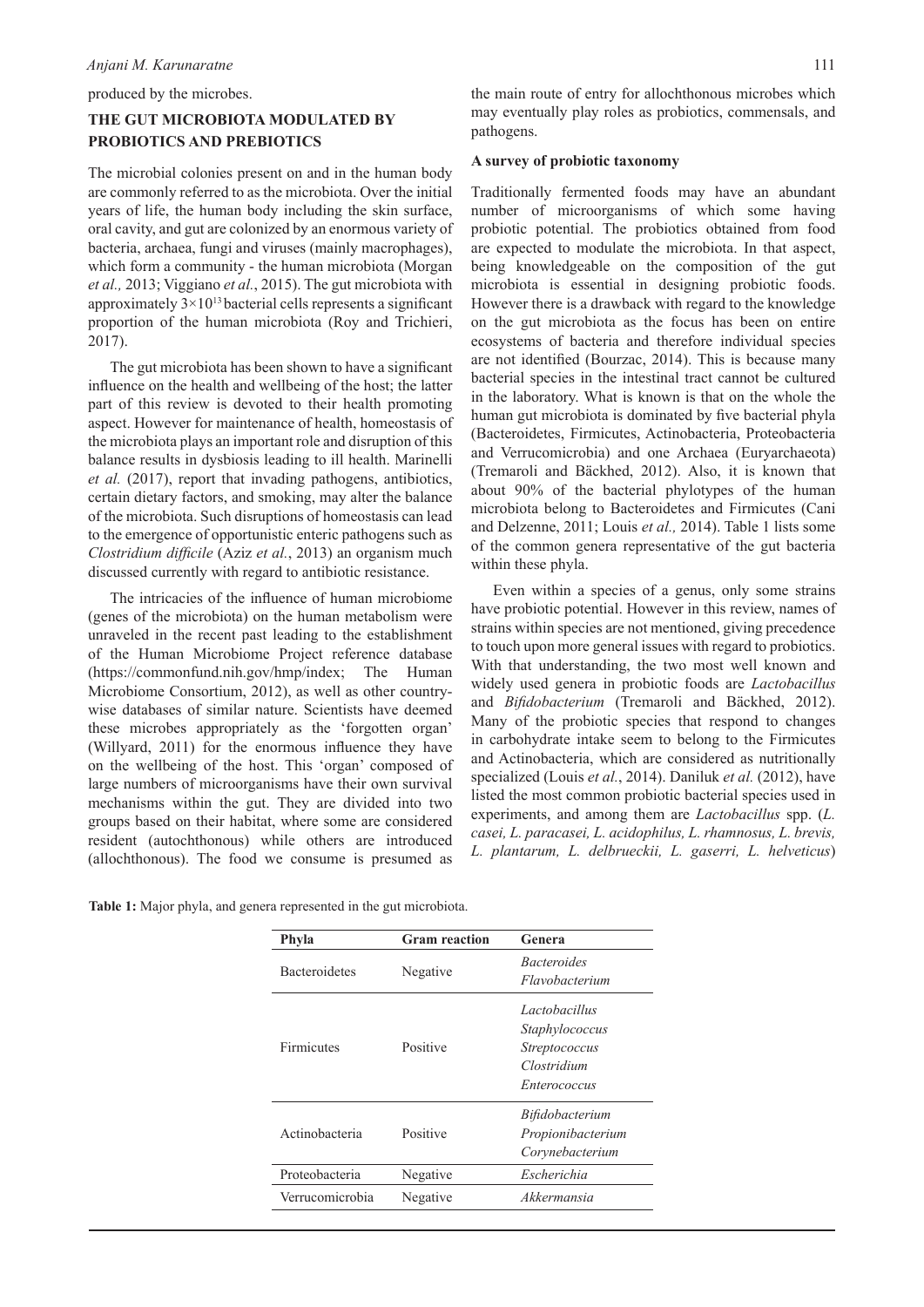and *Bifidobacterium* spp. (*B. bifidum, B. infantis, B. adolescentis, B. longum, B. breve.* Lately many yeasts also have earned probiotic status (Mcfarland, 2015) with them being recorded in relative abundance in the gut (Iannitti and Palmieri, 2010; Lozupone *et al.,* 2012). Specifically *Saccharomyces boulardii* is a yeast having probiotic effects (Cascio *et al.*, 2013).

The *Bacillus* spp. too belong to Firmicutes just like the popular probiotic genus *Lactobacillus.* This genus stands out among the Gram-positive bacteria by its ability to produce heat stable endospores. *Bacillus* spp. are considered allochthonous and enter the gut by association with food (Hong *et al.* 2005). However, many *Bacillus* spp. are known to be enteropathogenic. A probiotic *Bacillus subtilis* has been recorded by Permpoonpattana *et al.* (2012), which has remained viable in baked foods because of their heat stable endospores. In fact, probiotic products containing *Bacillus* species are recorded to have been in the market for at least 50 years (Naidu *et al.*, 2012).

Also *Streptococcus* is a genus with many pathogenic strains, but *S. salivarius* subsp*. thermophilus* is recorded to have probiotic effects (Daniluk *et al.*, 2012)*.* Among the Enterobacteriaceae (a family with many pathogenic genera), *Eschericha coli – E. coli Nissle 1917* is recorded to have probiotic effects. Particularly, *Escherichia coli* (*E. coli* strain Nissle 1917) has been the subject of several investigations on probiotic mechanisms (Altenhoefer *et al.,* 2004; Trebichavsky *et al.,* 2010) and is used in a commercial product called Mutaflor capsules (marketed by Ardeypharm) (McFarland, 2015). This strain was originally isolated by Alfred Nissle (1874-1965) in 1917 while searching for *E. coli* wild-type strains with antagonistic activity against enteric pathogens, and it is shown to produce microcins (Altenhoefer *et al.,* 2004), which are bacteriocins (antimicrobial metabolites). Additionally, the more recently isolated autochthonous Gram-negative organism, *Akkermansia muciniphila* may turn out to be useful in food applications. The health beneficial role of this species is currently getting established as it is recorded to have anti-inflammatory effects (Zhou, 2017). Lozupone *et al.* (2012) have recorded some names of probable core set of bacteria in the adult gut as *Faecalibacterium prausnitzii, Roseburia intestinalis,* and *Bacteroides uniformis* and among the archae are *Methanobrevibacter smithii.*  However, Lozupone *et al.* (2012), also express the idea that the notion of the existence of a core set of organisms has been weakened with more information available.

### **Health promoting metabolites and mechanisms within the gut**

The microbial metabolites formed within the gut have the potential to serve as energy sources, micronutrients, and health promoting substances. However, the enormous diversity of these metabolites remains largely unexplored (Degnan *et al.*, 2014). As discussed, phytic acid is associated with dietary fiber and is considered as an antinutritional substance particularly in cereal based diets (even though it is noteworthy that phytic acid is considered as a functional food in certain diets worldwide) as it chelates with metal micronutrients particularly iron and zinc, compromising

their bioavailability. A widely known method to breakdown phytic acid is by the use of microbial phytase (another method being activating endogenous phytase through soaking and sprouting beans before consumption) (Gibson and Ferguson, 1998). Therefore, introducing probiotics with phytase activity will serve to be beneficial in the rice based Sri Lankan diet.

To select a few other compounds of interest, two specific metabolites that deserve further discussion with regard to the current topic are short chain fatty acids (SCFA) and conjugated linoleic acid (CLA). The positive effects of host beneficial SCFA such as acetate, propionate, and butyrate production are many. The SCFAs may not only exert immunomodulatory effects but also trigger a decrease in the pH, thereby altering the colonic environment (Franco-Robles and López, 2015). Butyrate is produced by members of Bacteroidetes (Thomas *et al.,* 2011) and has been suggested to reduce inflammatory responses in the colon (Oh and Segre, 2013). Foods mainly composed of cereals, legumes, and vegetables seem to favour Bacteroidetes as they can thrive on non-digestible polysaccharides in them (Thomas *et al.,* 2011). According to Gong *et al.*, (2018) certain studies have traced the biochemical pathways influenced by the SCFAs exerting protective effects against host obesity and metabolic syndrome.

The SCFAs additionally have antioxidant potential. This can have a significant impact on curbing many NCDs for which a triggering factor is the occurrence of free radicals within the body. It is recorded that we consume about 3.5 kg of oxygen each day and when not completely reduced, the formation of free radicals and other reactive oxygen species (ROS) such as the radicals superoxide  $(O_2)$ and hydroxyl (OH- ) occurs rapidly (Shahidi, 2004). Many NCDs are implicated to ROS as they can cause damage to proteins, lipids, carbohydrates and to DNA (Gill and Tuteja, 2010). While some ROS are released by the GI tract itself, some are present in the food, and yet others are generated by chemical reactions of dietary components within the stomach (Halliwell, 2007). Specially, such high oxidative stress level is related to a predisposition for diabetic complications (Qin *et al.,* 2012). However, a positive attribute of the Sri Lankan diet and that of other Asian countries is the high intake of spices on a daily basis, which can augment the antioxidant capacity of the diet.

Interestingly, the occurrence of high levels of fructans in plants as well as in the gut (serving as prebiotics) is correlated with antioxidant capacity (Franco-Robles and López, 2015). Antioxidant rich food sources such as fruits and vegetables, undoubtedly confer a protective effect on the gastrointestinal tract which is constantly exposed to reactive species (Halliwell, 2007). Therefore, a diet rich in fruits and vegetables plays an important role in maintaining good health on their own accord. Having recognized their benefits a minimum of 400 g of fruit and vegetables per day (excluding potatoes and other starchy tubers) is recommended for the prevention of NCDs in addition to other benefits conferred by them (WHO, 2013). Relating this information to the present topic, the role the indigestible carbohydrates in the fruits and vegetables provide in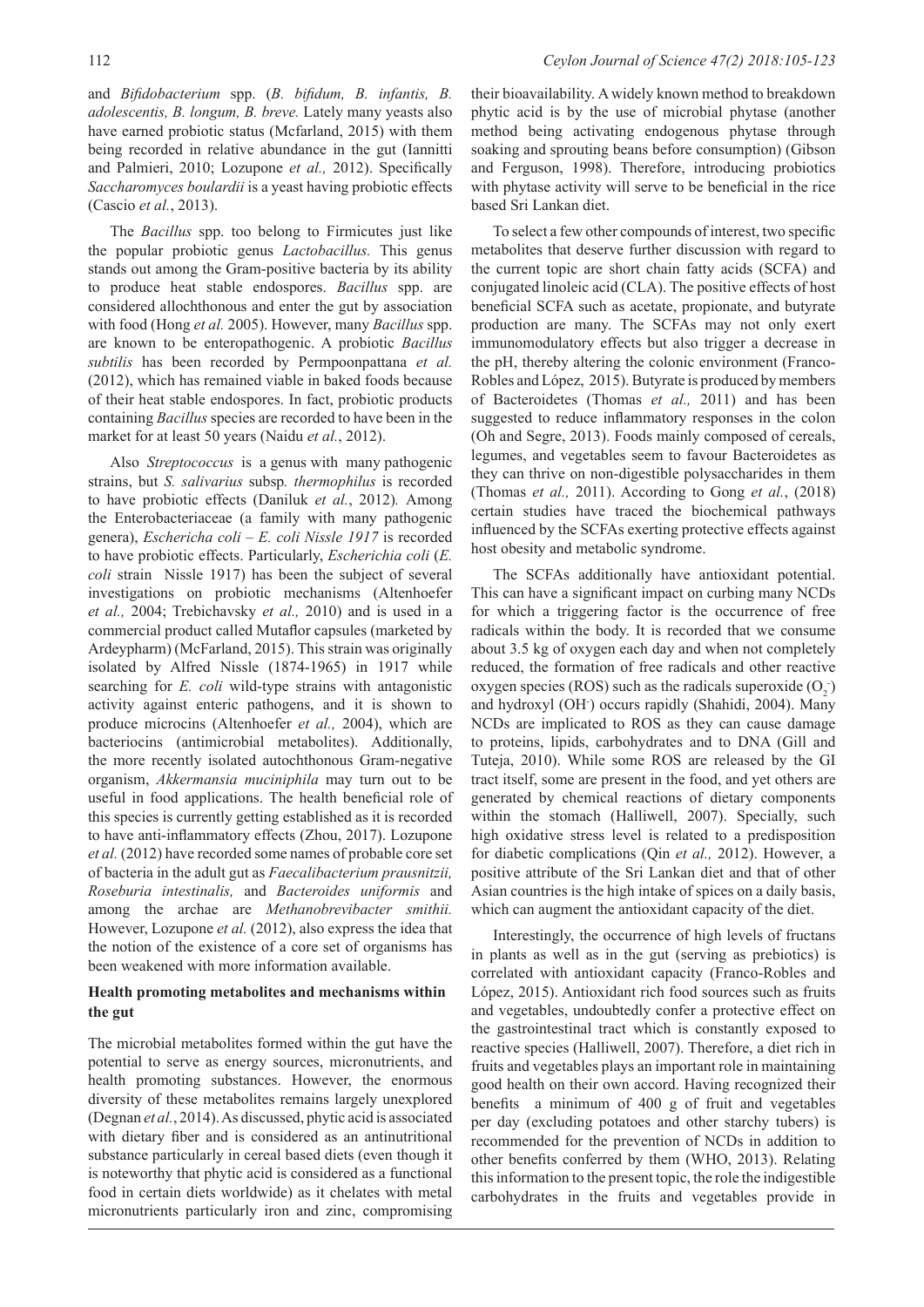modulating the gut microflora serving as probiotics, will in no doubt enhance the health benefits they confer on the host.

Also as mentioned, attributable to certain gut bacteria is their ability to produce health promoting CLA, which has attracted attention of nutritional scientists because of anti-inflammatory effects shown in several animal studies. CLAs are isomers of octadecadienoic acids. They are excellent antioxidants because of the conjugated bonding pattern in their chemical structure. Foods of ruminant origin generally contain more CLA than foods of non-ruminant origin due to the presence of linoleic acid isomerase in ruminal bacteria that catalyzes the isomerization of linoleic acid into CLA (Akalin *et al.*, 2007). CLA is synthesized in the rumen as an intermediate by *Butyrivibrio fibrisolvens* while some *Lactobacillus* species also produce significant amounts (Nakamura and Omaye, 2012). There have been efforts to look for conditions suitable for CLA production in fermented foods. Dairy products, mainly yoghurts have been under scrutiny for CLA production due to the action of probiotics. In a recent study by Vieira *et al.*, (2017) the need to pre-select LAB that are capable of producing CLA is noted because dietary CLA intake is generally low. Further, incorporation of fructooligosaccharides to yoghurt has shown to increase CLA production by the action of microbial fermentation (Akalin *et al.*, 2007).

The members of the gut microbiota assist in the absorption of vitamins and minerals (Phillips, 2013). The role of the microbiota in producing essential vitamins became clearer when germ free animal experiments were performed, and as a result, specifically vitamins K,  $B_1$ ,  $B_6$ ,  $B_7$ ,  $B_9$  (folic acid) and  $B_{12}$  production in the gut is reported (Degnan *et al.,* 2014). Also, the ability of fermented foods to provide these vitamins due to microbial action has been widely documented. However, relying on the gut microbiota for supplementation of vitamin  $B_{12}$  seems to be questionable according to Degnan *et al.* (2014) who argue that although it is synthesized by some human gut microbes, it is a precious resource within the gut itself and therefore is likely not provisioned to the host in significant quantities. Vitamin  $B_{12}$  being one of the heat stable B group vitamins, it is likely that it will be available even in cooked fermented foods provided that the right microorganisms are there. For instance, at least one strain of the probiotic species *Lactobacillus reuteri* is known to produce vitamin  $B_{12}$  (Eck and Friel, 2013). Harnessing this effect in cooked fermented foods will be useful for a primarily vegetarian diet.

The digestive enzymes of the host could be affected by probiotics, a phenomenon that can be manipulated to reduce intestinal disease symptoms. In fact modulation of bacterial enzyme activity has been described as one of the well known mechanisms through which introduced preand probiotics exert their beneficial effects on the host (De Preter *et al.,* 2008; Franco-Robles and López, 2015). This phenomenon has helped some individuals to deal with lactose intolerance from perhaps when health beneficial roles of fermented milk were realized, through the empirical knowledge gained. There are many other beneficial effects

conferred by bacterial enzymes produced by the gut microflora, and many digestive and extradigestive diseases are linked to alteration of gut microbiota (Viggiano *et al.*, 2015).

Antitoxic effects of the gut microbes are beneficial for the host as well as for the survival of the gut flora. For instance, alleviation of toxic effects including heavy metal toxicity is attributed to probiotics (Foligne *et al.,* 2013; Cerbo *et al.*, 2015). Furthermore the protective roles of probiotics on various mycotoxins (fungal toxins) have been highlighted (Taranu *et al.,* 2010; Willyard, 2011; Cerbo *et al.,* 2015) which by no means is attractive for the local scenario where lack of optimal storage conditions to various edible seeds, make them susceptible to fungal growth. Mycotoxins can get onto human food by the infestation of fresh produce by fungal pathogens. Binding of certain mycotoxins to probiotics correlates with reduced mutagenicity of these toxins (Oelschlaeger, 2010). In an *in vitro* study, two strains of lactobacilli have exhibited antiproliferative effects by diminishing apoptosis (programmed cell death) induced by a mycotoxin (ochratoxin A) (Cerbo *et al.,* 2015).

#### **Promoting homeostasis within the microbiota**

As mentioned earlier, homeostasis within the microbiota is essential for maintaining health status of the host. A multitude of factors have been named as deciding factors for the composition of the microbiota with the daily diet being one of the most influential. McFarland (2015) lists five properties expected in a probiotic *viz*., survival to the target organ (in the present context to the colon), interaction with host systems, antipathogenic actions, safety and manufacturing concerns. The microbial mechanisms and key metabolites that shape the composition of the human gut microbiota are largely unknown, impeding efforts to manipulate dysbiotic microbial communities toward stability and health (Degnan *et al.*, 2014). Making matters more complicated, it has been shown that the composition of the microbiota differs even within healthy individuals (The Human Microbiome Project Consortium, 2012). Taking these factors into consideration, probiotics taken in as food may serve to be autochthonous or allochthonous within the gut and it is probably not possible to strictly divide probiotics based on their habitat, and the concept of being autochthonous or allochthonous may be dependent on the individual rather than on the population at large. Appropriately, Hutkins *et al.* (2016) report that many different microbiota species, each with a potentially different utilization strategy, is likely to compete for prebiotic substrates in each individual, making it challenging for researchers to determine specifically which pathways affect the gut microbiota and why certain groups respond.

In spite of such ambiguity in the understanding on factors governing homeostasis within the gut, empirical awareness on health beneficial roles of traditional fermented foods backed with information from recent case control studies on probiotic effects have given the cue to proceed. The recently accumulated knowledge on paraprobiotics adds another dimension to the understanding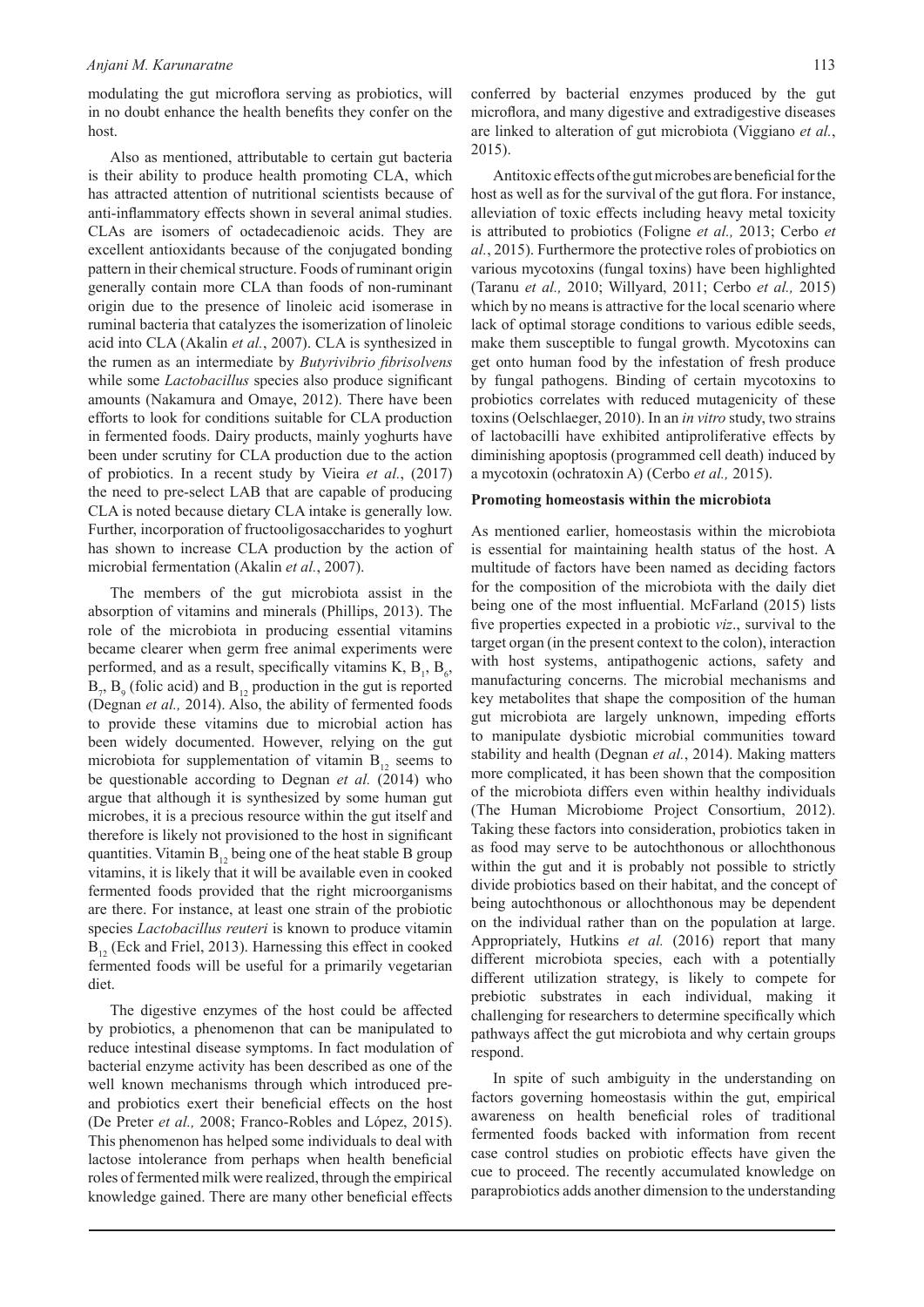of the mechanisms involved, and very soon with the accumulation of knowledge on paraprobiotics, it may be necessary to revise the current guidelines on probiotics and the way we perceive them.

# **Harmful metabolites of the gut flora and beneficial effects of probiotics**

The capability of probiotics to govern homeostasis within the members of the microbiota keeping pathogens under control, is well established. However, at a practical level uncooked and excessively handled foods also will serve as vehicles to introduce a vast range of microbes to the microbiota. Therefore, as discussed earlier it is not only probiotics that will enter through the oral cavity along with food and not all bacteria in food will have a positive effect on the health of the consumer. Focusing on some negative aspects of the gut microbiota, not all their metabolites are health promoting. Microbial metabolites like branched chain fatty acids (Rehman *et al.*, 2012) and secondary bile acids, promote carcinogenesis (Louis *et al.,* 2014). Ammonia formed due to protein fermentation at harmful levels may result in the production of toxic metabolites; a much discussed topic in probiotic research on farm animals with regard to bacterial urease activity (Iannitti and Palmieri, 2010).

Not only bacterial metabolites but also some bacterial cell components affect the health of the host. Among them are the levels of lipopolysaccharides (LPS) that induce inflammation and endotoxiaemia which are closely linked to obesity and type II diabetes (Nakamura and Omaye, 2012). While Gram-negative bacteria have LPS as components of their cell membrane, Gram-positive bacteria have lipoteichoic acid in their cell membrane. Both these are known to elicit immune responses (Foligne *et al*., 2013).

The gut flora can produce mutagens by various means such as reacting with bile acids (Cerbo *et al.*, 2015). Additionally certain microbial enzymes, such as some glycosidases (ß-glucuronidase and ß-glucosidase) produced by certain intestinal flora are known to have carcinogenic potential (De Preter *et al.,* 2008) and these enzymes may interfere with the detoxification and excretion of toxic xenobiotics, such as drugs and environmental pollutants (Louis *et al.*, 2014). An increase in *Bifidobacteria* in the gut flora in a randomized cross over study conducted by De Preter *et al.* (2008) has shown to be accompanied by a decrease in bacterial species that possess high ß-glucuronidase activity. There is a keen interest to alleviate the effects of this microbial enzyme (Baharudin, *et al.*, 2017; Roy and Trichieri, 2017). In fact, stimulation of *Bifidobacteria* has been shown to prevent the growth of most pathogens and putrefactive bacteria (Iannitti and Palmieri, 2010).

### **Controlling pathogenic effects by probiotics**

The pathogens cause disease either by infections or by releasing toxins or by a combination of both. However, pathogens are a part of the microbiota surviving with commensals and probiotics in healthy individuals. This is confirmed in a map of the human microbiome (Morgan *et al.,* 2013). Potential pathogens co-exist along with the rest of the microbiome as long as homeostasis is maintained. For instance, *Staphylococcus aureus* is a species known to cause food borne bacterial intoxications and in spite of that it is a part of the flora of the skin and the nasal cavity of humans. Nowrouzian *et al.* (2015), report that *S. aureus* has been identified as a common member of the gut flora of Swedish infants.

This trend of tolerating pathogens may be universal in living systems. For instance, such a homeostatic balance has been shown in plants too, where studies on plants have shown that high fitness of the plant host leads to a reduction of pathogen burden and tend to tolerate existing pathogens strategically (Chervonsky, 2012). In fact, Hacquard *et al.* (2015) have reported on common features of the gut and plant microbiota in preventing pathogen establishment, which sheds light into their protective roles of competitive exclusion against invading pathogens. Such comparative information between plants and humans is important as ultimately it is the same naturally present microbes that find their way to the human alimentary canal when plants serve as food. Being aware of the mechanisms will help in avoiding their harmful effects leading to disease. However, given the complexity of the microbiota and its effects on the immune responses, the mechanism by which the normal microbiota directly limits the growth of pathogens is not fully understood and it may differ between infections (Jarchum and Pamer, 2011).

Considering the prevalence of pathogens on fresh foods and unhygienic handling of foods being rampant according to the media, the number of reports of food poisoning is not that great. In fact, Whipps *et al.* (2008) express surprise why more outbreaks of food poisoning do not occur worldwide, attributing this tolerance to the cell numbers that should be ingested to cause disease (infectious dose). It is suggested that intestinal pathogens such as *Salmonella typhimurium* submit to colonization resistance provided by the microbiota preventing systemic infection (Chervonsky, 2012). In this regard probiotics within the gut flora seem to serve an exceptional role in controlling pathogens.

It is however recorded that infections can be caused by as few as 800 *Campylobacter* cells, 100 cells of *E. coli* O157:H7 and *Shigella* spp., and fewer than 100 particles of norovirus (Whipps *et al.,* 2008). It will be interesting to determine whether these figures are linked to the composition of the gut flora and/or that of the diet. Probiotic effectiveness has been thought to be dependent on their ability to compete with other organisms. However, with paraprobiotics exhibiting unanticipated roles, the complex nature of colonization resistance exerted by the microbiota on incoming pathogens is yet to be ascertained.

It is obvious that the gut microflora play a complex role in warding off ingested pathogens. Within the gut of a healthy host, colonization resistance is exerted by the microbiota on incoming pathogens by a number of mechanisms; by competing for limiting resources and physically occupying pathogen attachment sites by exerting anti-adhesive, anti-invasive and antitoxin effects,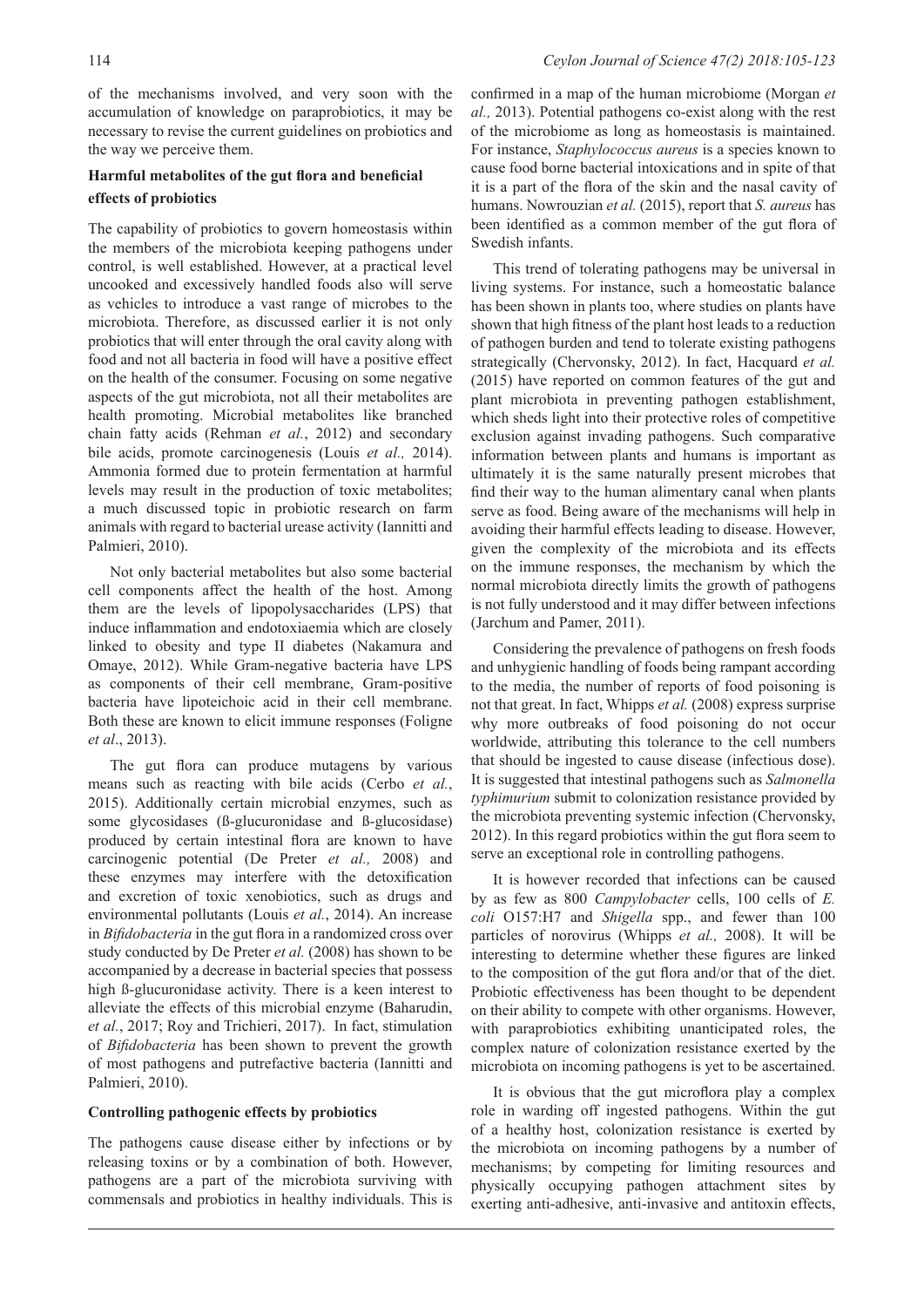by producing antimicrobial substances, by modulating the immune system and by strengthening the gut epithelial barrier (Oelschlaeger, 2010). The gut barrier balances the interactions of microorganisms and nutrient compounds and is composed of two components (physical barrier surface, which prevents bacterial adhesion and regulates paracellular diffusion to the host tissues and a functional barrier which discriminates pathogens) (Viggiano *et al.*, 2015).

Additionally, the immune system plays a major role in striking a balance between being tolerant to the microbial communities within and efficiently responding to infection by exogenous pathogens (Jarchum and Pamer, 2011). When a pathogen appears and multiplies the microbiota provides both pro and anti-inflammatory signaling required to support homeostasis (Chervonsky, 2012). When certain microbes are too numerous leading to dysbiosis, the immune system becomes activated and triggers inflammation (Bourzac, 2014) and when the microecology is altered the gut barrier may be affected (Viggiano *et al.*, 2015) thereby leading to ill-health. Whether dysbiosis is linked to disease onset or whether disease causes dysbiosis is yet to be found out. However what seems to be important with regard to the current topic is that timely introduction of probiotics has helped the microbiota back to homeostasis (Bourzac, 2014). In this regard, Jarchum and Pamer (2011) have mentioned the importance in identification of microbial species that affect the immune response and the mechanisms they employ to maintain immune homeostasis. Nevertheless, with the unraveling of the beneficial roles played by paraprobiotics, the mechanisms involved have become elusive.

# **Health beneficial effects conferred on the host by probiotic bacteria**

Overall, the effects of probiotics may be prophylactic or therapeutic and they influence positively on a wide range of diseases from infections to NCDs with evidence also building up that they could even help in the therapy of psychological disorders (Table 2). Based on the effort of the International Life Sciences Institute (www.ilsi.org), Coman *et al.* (2012) reported evidence of functionality of probiotics on human applications over a broad scale, *viz*., metabolism, chronic inflammatory and functional disorders, infections and allergies. If nasal blockage caused by phlegm in preschool children due to the consumption of milk (mentioned before) is an allergic condition, incorporation of specific probiotics may help alleviate this problem.

### **Influence on host gene expression –combating diseases**

Specific commensal bacteria are recorded to impart different signaling patterns on the immune response to invading pathogens based on their class and anatomical location of

**Table 2:** An overview of positive roles played by probiotics on different maladies.

| <b>Malady</b>                                                                          | Reference (direct or quoted therein)                                                                                                                                                     |  |  |  |
|----------------------------------------------------------------------------------------|------------------------------------------------------------------------------------------------------------------------------------------------------------------------------------------|--|--|--|
| Type II diabetes control                                                               | Qin et al. (2012); Ruan et al. (2015); Cerbo et al., (2015)                                                                                                                              |  |  |  |
| Cholesterol lowering effects                                                           | Change et al. (2011); Jones et al. (2012); Foligne et al. (2013); Fuentes et al.<br>(2013); Cerbo et al. (2015); Ruan et al. (2015); Marco et al. (2017)                                 |  |  |  |
| Anticancer effects                                                                     | Daniluk et al., (2012); Marinelli et al. (2017); Roy and Trinchieri (2017)                                                                                                               |  |  |  |
| Prevention of diarrhea of viral and<br>bacterial origin, and antibiotic-<br>associated | Lozupone et al. (2012); Rehman et al. (2012); Daniluk et al. (2012); Ray et<br>al. (2016); Marco et al. (2017)                                                                           |  |  |  |
| Ease symptoms of inflammatory<br>bowel disease                                         | Lozupone et al. (2012); Abt and Artis (2013); Bron et al. (2013); Taverniti<br>and Guglielmetti (2011); Iannitti and Palmieri (2010)                                                     |  |  |  |
| Ease gastritis associated with<br>Helicobacter pylori                                  | Cerbo et al. (2015); Iannitti and Palmieri (2010)                                                                                                                                        |  |  |  |
| Inhibition of microbial pathogens and<br>influence on host immune response             | Altenhoefer et al. (2004); Abt and Artis (2013); Saad et al. (2013); McFarland<br>$(2015)$ ; Chervonsky, $(2012)$                                                                        |  |  |  |
| Alleviation of lactose intolerance                                                     | Ray et al. (2016); Granato et al. (2010); Tripathi and Giri (2014)                                                                                                                       |  |  |  |
| Alleviation of certain allergies                                                       | Taverniti and Guglielmetti (2011); Koplin et al. (2018)                                                                                                                                  |  |  |  |
| Obesity control                                                                        | Tsukumo et al. (2009); Oh and Segre (2012); Abt and Artis (2013); Karlsson<br>et al. (2013); Foligne et al. (2013); Bourzac (2014); Marco et al. (2017);<br>Torres-Fuentes et al. (2017) |  |  |  |
| Influence on mood and anxiety<br>disorders                                             | Foster and Neufeld (2013); Marco et al. (2017); Torres-Fuentes et al. (2017);<br>Bailey and Cryan (2017)                                                                                 |  |  |  |
| Ease disorders involving<br>neurodevelopment, including autism                         | Finegold (2012); Gilbert et al. (2013)                                                                                                                                                   |  |  |  |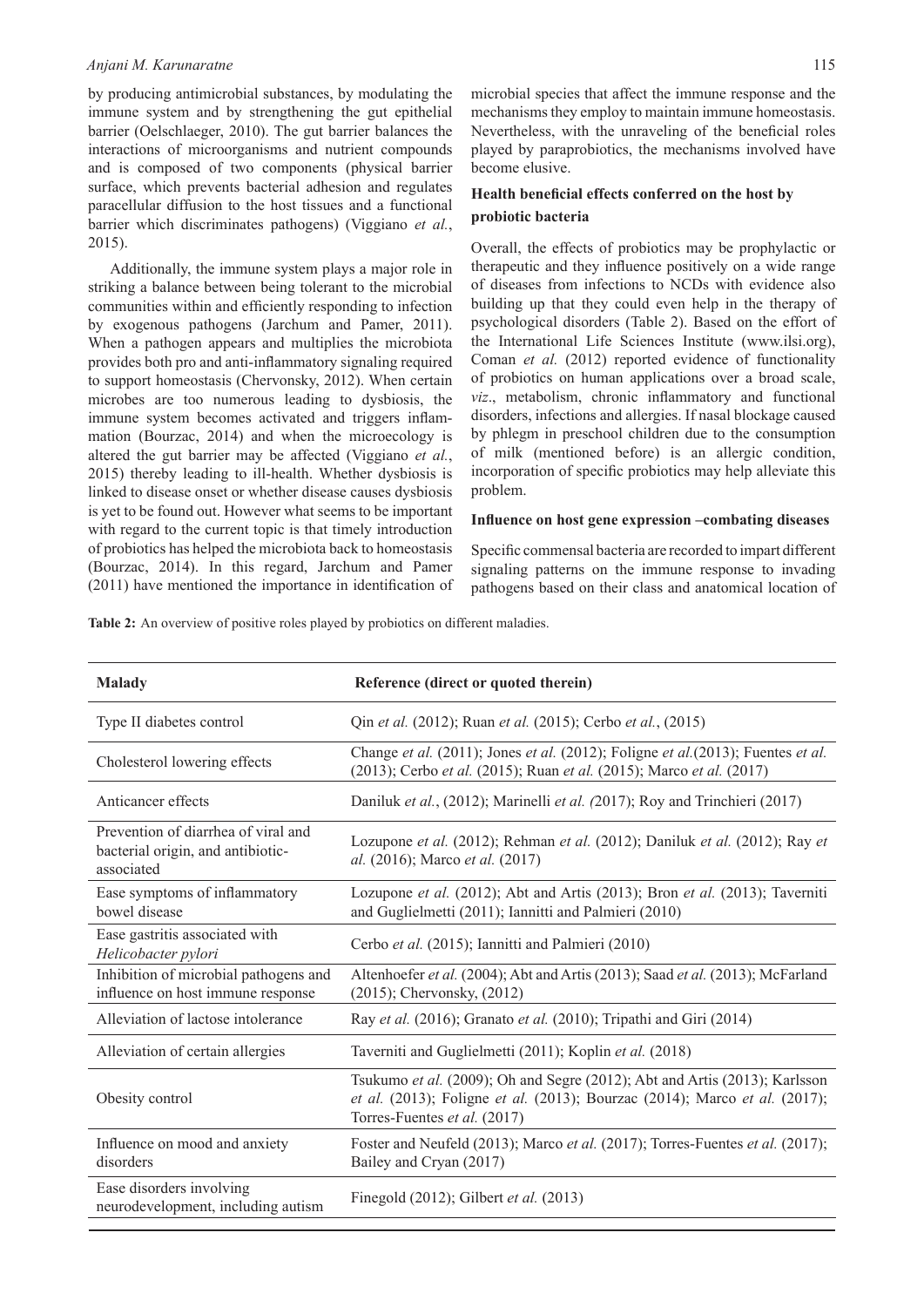the infection (Abt and Artis, 2013). This has a protective effect against infections. Amazingly even the severity of an influenza infection has been found to be dependent on the gut microbiota and the mechanism of protection appears to be linked to the activation of inflammasome (component of the innate immune system) as reported by Chervonsky, (2012) citing other studies. Also, research has indicated that susceptibility to some of the NCDs is linked to the role of the metagenome (The Human Microbiome Project Consortium, 2012). For instance, the risk of developing type II diabetes may also involve factors from the gut metagenome (Qin *et al.,* 2012). These phenomena give an indication of the influence the gut flora have on the host genes.

In the process of providing important biological and metabolic functions that cannot be performed by the human metabolism alone, interactions between host–microbe genetics and the environment appear to be intricate, complex (Cani and Delzenne, 2011), and simply overpowering. Hence this entity of genes from the microbiota is collectively called the 'metagenome' (Oh and Segre, 2013). The Human Microbiome Project, using metagenomic analysis has identified >40,000 species in the colon and is in the process of creating profiles of the normal microbiological constituents found in healthy humans (McFarland, 2015). Amazingly the microbiome has been noted to encode a consortium of genes exceeding the human genome by a magnitude of about 150 (Cani and Delzenne, 2011; Velasquez-Manoff, 2015) showing the immense influence that microbial genes have on the host. As discussed previously Lozupone *et al*. (2013) express skepticism on the existence of a core set of organisms. In spite of that even recent publications such as that of Torres-Fuentes *et al*. (2017), still refer to a core set of genes. It is reported that the gut microbiota can vary over a 10-fold range among individual humans in their relative abundance of species but at the level of gene functions, less variability is observed among individuals pointing to the existence of a conserved functional core (Hacquard *et al.,* 2015).

While the roles played by consumed probiotics, which acclimatize into the microbiota affecting host's health, spans a wide assortment, how paraprobiotics exert similar effects is elusive. In spite of the fact that they are dead, the cell components of paraprobiotics ingested by the host seem to influence the immune system (Taverniti and Guglielmetti, 2011). One key role of heat killed cell components appear to be in their ability to block important signal transduction pathways associated with pathogenesis (Sang *et al.*, 2015). However, the exact mode of the activity of paraprobiotics is yet to be ascertained (Sawada *et al.*, 2016; Nakamura *et al.*, 2016).

#### **Role of probiotics in combating specific NCDs**

Reduction of serum cholesterol and anticarcinogenic activity are specific prophylactic effects attributed to probiotic action. Certain lactobacilli are found to be capable of competitively inhibiting carcinogen and mutagen formation (Cerbo *et al.*, 2015). Some probiotics modulate cell proliferation and apoptosis which are mechanisms pointing towards potential cancer therapy, but their effects seem to vary depending on factors like the cell type on which they act (Daniluk *et al.,* 2012). Hitherto, anticancer therapeutic effects of several probiotics have been tested on animal models which have given encouraging results, however, the effects on humans are yet to be ascertained (Marinelli *et al.*, 2017). Also, in spite of a diet and lifestyle prone to obesity some individuals are less susceptible to weight gain. Based on this observation Tsukumo *et al.* (2009) express that mechanisms which are not directly related to the human genome may be involved in gaining weight. Probiotics are known to upregulate expression of proglucagons and decrease adiposity (Asemi *et al.,*  2013). [Glucagon is a hormone that helps in regulating the appetite.]

Currently there is intense interest in the manipulation of the gut microbiota in controlling obesity (Table 2). Changes in the composition of the gut microbiota have been observed in people who are obese, and conversely the microbiota can respond to changes in body weight (Tremaroli and Bäckhed, 2012). Focusing on specific microbes in the gut, the population of Bacteroidetes and Firmicutes has been reported to be crucial in the development of obesity and diabetes. A relative abundance of Bacteroidetes has been shown to be higher in diabetic-prone rats (Nakamura and Omaye, 2012). A change in the proportions of Bacteroidetes to Firmicutes has been attributed to obesity in humans (Tsukumo *et al.,* 2009). Additionally it has been noted that obese subjects hold lower bacterial diversity in the gastrointestinal tract compared to lean subjects and *A. muciniphila*-like bacteria have been more abundant in children with normal body weight compared to children with excessive body weight (Karlsson *et al.,* 2012). Also Nakamura and Omaye (2012) indicate that while the genus *Lactobacillus* beneficially affects the host, different species of this genus dominate in the microbiota of obese individuals *viz*., high levels of *Lactobacillus casei/paracasei*  and *Lactobacillus plantarum* in human gut are negatively associated with obesity and high levels of *Lactobacillus reuteri* are positively associated. Additionally, certain lactobacilli are also known to have inhibitory activity against intestinal enzymes involved in hydrolysis of carbohydrates thus promising a novel therapeutic tool for the treatment of diabetes (Cerbo *et al.*, 2015).

Probably because Gram-negative bacteria have high levels of LPS in their cell membranes, it is recorded that the Gram-negative to Gram-positive ratio influences fat mass, body weight, insulin resistance and diabetes (Tsukumo *et al.*, 2009). It is also known that SCFA are able to suppress the growth of Gram-negative bacteria, thus having a check on the LPS production. Asemi *et al.* (2013) have stated that using glucose as their primary energy source probiotics are influential in maintaining serum insulin levels. Adding to this finding is that modification of gut microbiota by probiotic supplementation may be a method for preventing and controlling hyperglycemia in clinical practice (Ruan *et al.*, 2015).

Many *Lactobacillus* spp. are known to reduce tendency for cholesterol deposition. The biochemistry involved in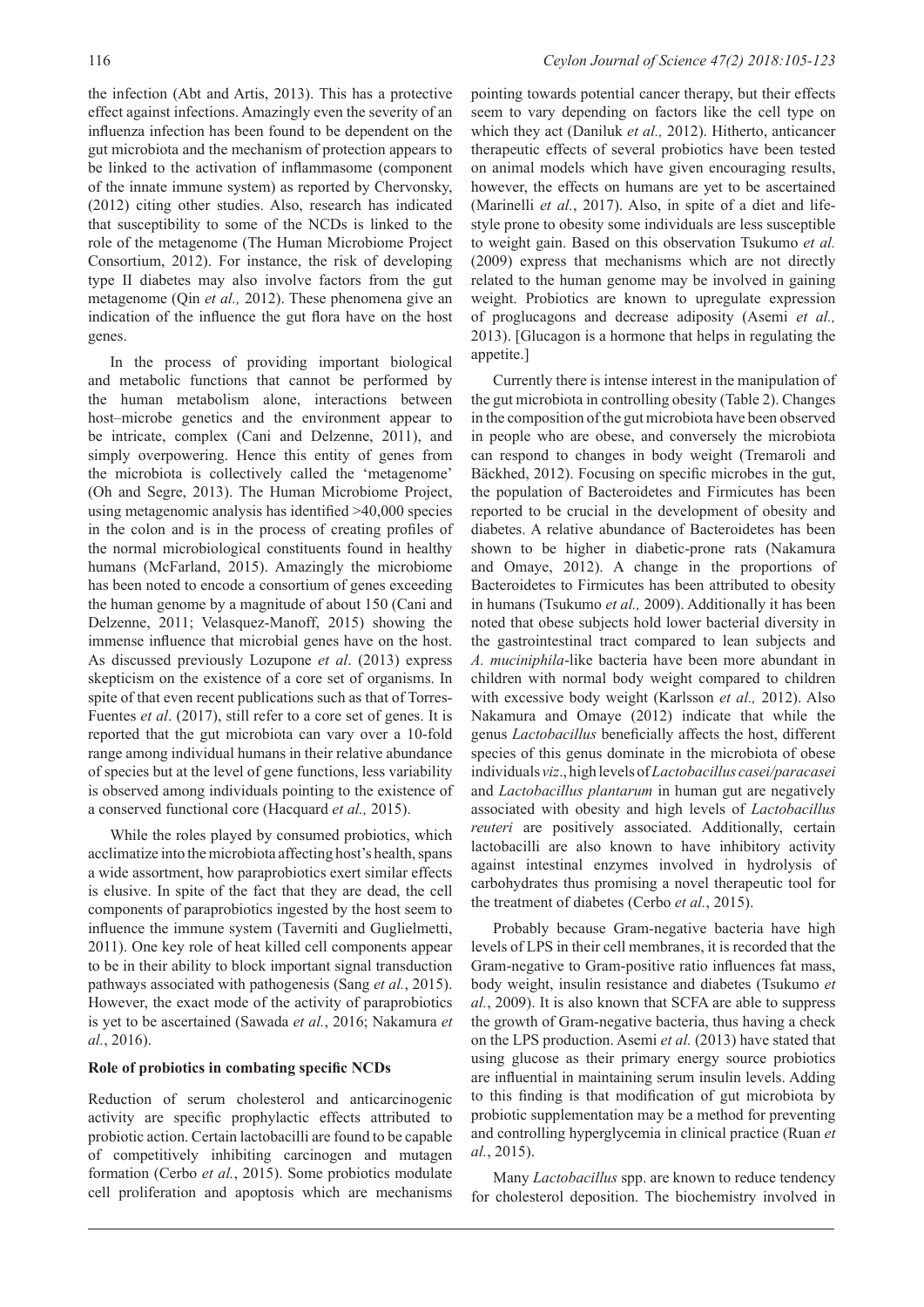the reduction of cholesterol levels by probiotics has been hypothesized. For instance, the ability of *Lactobacillus reuteri* to reduce serum cholesterol is known to be linked to high bile salt hydrolase activity affecting the host's bile salt metabolism, with the formation of deconjugated bile acids (Jones *et al.*, 2012) which finally may co-precipitate with cholesterol and be excreted with the feces. Fuentes *et al.* (2013) collated such information citing other authors specifically on the activity of different strains of *Lactobacillus plantarum*. Among the ideas presented are that bacterial bile salt hydrolase activity may reduce plasma cholesterol through the reduction of enterohepatic circulation of bile salts, thus reducing bioavailability of cholesterol from the diet. It is also noted that the organic acids produced by bifidobacteria may inhibit cholesterol production (Prasanna *et al.*, 2014). Propionic acid produced by the bacteria can cause a decrease in the systemic levels of blood lipids by inhibiting hepatic cholesterol synthesis and/or redistributing cholesterol (Fuentes *et al.,* 2013). These authors also mention that the production of butyric acid by *L. plantarum* helps by providing energy for the colonocytes. In addition to its action of bile salt hydrolase mentioned above, the bacteria may also directly remove cholesterol by either incorporating it into the bacterial cell membrane, binding it to the cell surface or assimilating it during growth (Chang *et al.*, 2011).

In a recent review Bailey and Cryan (2017) stated that the key role of the microbiota on the host immune system has been known for several decades, but the concept that the microbiota plays a key role in programming many other systems in the body is relatively new. With the advancement of technology, genome-wide association studies have identified genetic variations that are common to individuals in populations with a specific NCD. Animal studies, later extended to humans have demonstrated the impact of probiotics and prebiotics on diseases involving the brain and behavior, although the effect has been more pronounced in laboratory animals than in human populations (Bailey and Cryan, 2017). Amazingly, the therapeutic effects of the microbiota appear to go beyond mere physical disorders extending to ease disorders involving cognitive defects, such as mood and anxiety disorders as well as in easing autism and other neurodevelopmental disorders (Table 2). The microbiota, through the gut–brain connection, has been suggested to play a crucial role in such disorders (Torres-Fuentes *et al.*, 2017; Bailey and Cryan, 2017). It is startling that statistically significant differences between control and autistic children of different bacterial phyla in the fecal flora especially with the four phylae Bacteroidetes, Firmicutes, Actinobacteria and Proteobacteria have been observed (Finegold 2011) indicating the close link between the composition of the microbiota and health status of the host.

# **SPECIFIC ISSUES IN THE INTRODUCTION OF PROBIOTICS TO THE SRI LANKAN DIET**

Fermented foods and beverages are made through controlled microbial growth (Marco *et al.*, 2017). Probiotic strains with known beneficial effects may be incorporated into such fermented foods subsequently. Therefore, an initial step is to popularize fermented foods. It is said that sometimes there is only a thin line between fermentation and food spoilage. A food that is considered spoilt by a certain population may turn out to be a fermented food source that is much relished by another population. Accustoming the consumer to this new group of food, specially when served uncooked, will initially be a difficult task. Taking the initial step to introduce cooked fermented foods will be a wise decision. Information should be available on issues relevant to specific groups of the population on the Sri Lankan scenario that will benefit by the introduction of fermented foods. Also, as fermented plant-based foods largely being a novel group of food, the need to look at safety issues is imperative. Related to this point, providing necessary guidelines for the introduction of such foods is also essential.

# **Justification to incorporate fermented foods into the Sri Lankan diet**

With nutritional indicators remaining static compared to other health indicators (Ubeysekara *et al.*, 2015), dietary diversification obviously seem to be an essential part of novel strategies to combat undernutrition. Specifically, the weaning period after exclusive breast-feeding is known to be a crucial period, as it is recorded that undernutrition initiates during this period and thereafter rises sharply in the second year of life (Ubeysekara *et al.*, 2015). As the children grow up they depend heavily on unhealthy snack foods made of refined wheat flour (Karunaratne, 2007). In the adult diets, starch intake is reported to exceed the upper limit of the recommendations (Jayawardena *et al*., 2012).

Popularizing fermented foods is seen as a feasible suggestion to improve the diet of preschool children with the observation of the absence of a significant amount of fermented foods in their diet, except rarely consumed 'hoppers' (Karunaratne, 2007). Changing the method of processing has shown to improve nutritional quality. For instance, while soya textured vegetable protein (TVP) record high levels of phytic acid (Karunaratne *et al*., 2008), 'soya tempeh' and 'soya tofu', report progressively lower levels of phytic acid (Seneviratne *et al.*, 2011). While 'soya tofu' is not fermented, the fermentation process of 'soya tempeh' is through the use of a fungus, which involves a well spelt out protocol. 'Soya tempeh' is known to be a good source of vitamin B<sub>12</sub> too (Watanabe *et al.*, 2014).

The nutritional and health promoting roles of probiotics in the daily diet are well known in spite of limitations in understanding the mechanisms involved. In spite of pulses having many healthy attributes such as serving as choices for improving protein quality in a vegetarian diet (Agnoli *et al*., 2017) regrettably, they are reported to have high levels of phytic acid with the level dependent on processing methods employed (Seneviratne *et al.*, 2011). Soya TVP which is a popular form of protein as consumed locally, is known to be high in iron, but unfortunately high in phytic acid too, thus impairing iron absorption (Karunaratne *et al.*, 2008).

By incorporating fermented foods, the microbes in them are expected to reduce the level of phytic acid of the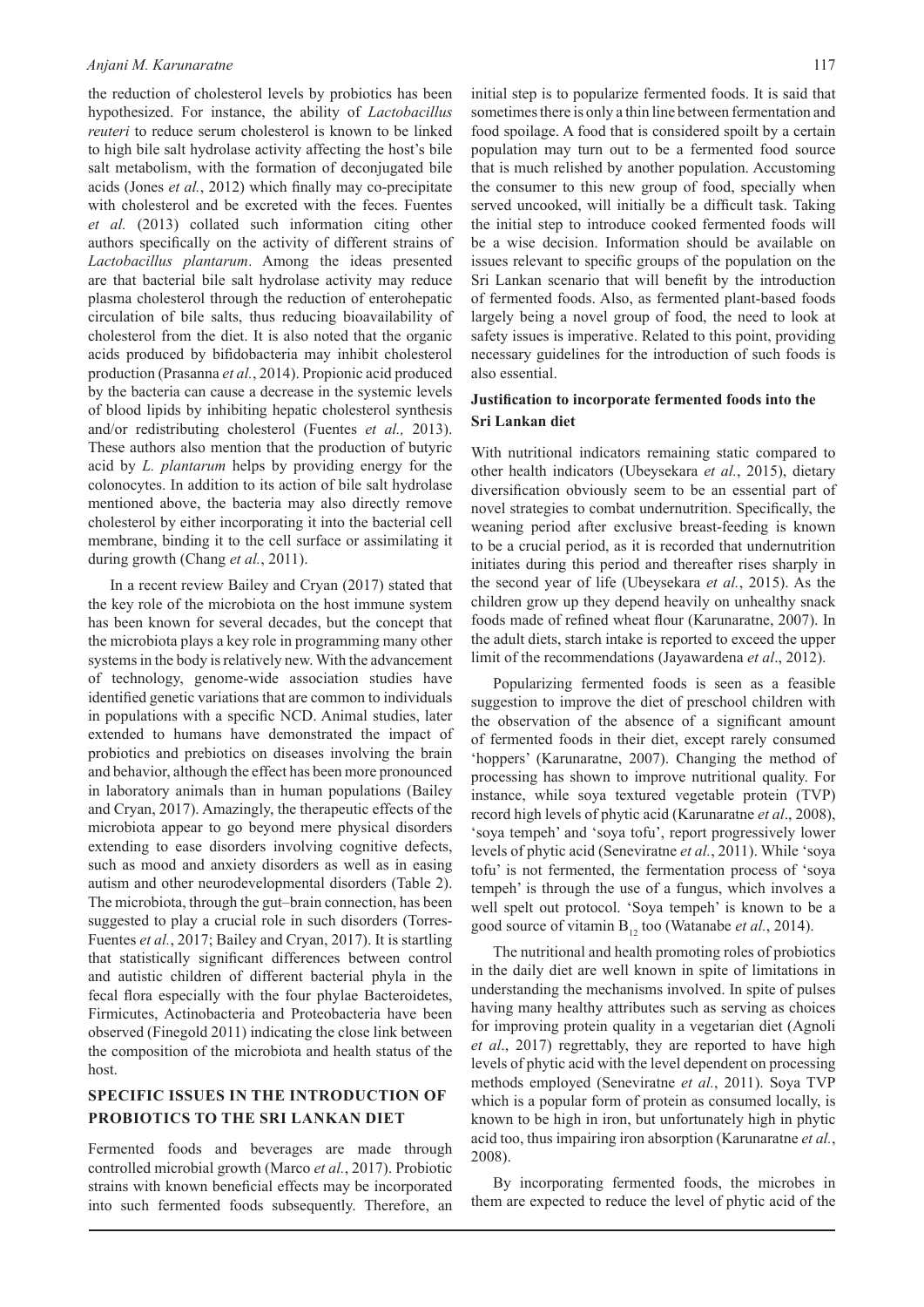food matrix, through the production of microbial phytase. The ability of probiotics in curbing diarrheal diseases is recorded in several studies (Table 2), which can be perceived as another beneficial effect of adding probiotic rich foods to the daily diet in view of the fact that diarrheal diseases being identified as a common cause of undernutrition in the age group of 6-24 months (Ubeysekara *et al.*, 2015).

#### **The need to move forward with caution**

In spite of the projected benefits, there are issues of concern. For instance, the tropical environment of the country is conducive for the survival of microbes in high numbers in fresh produce and stored food. Such environmental conditions call for stringent food handling and storage practices. The prevalent conditions in certain retail outlets and eateries are far from satisfactory. In spite of that, the majority of the population is compelled to depend on commercially prepared food on a daily basis because of their busy life style.

In this backdrop of circumstances, there is a chance that the introduction of viable probiotics at a commercial food outlet level will increase the load of microbes added to the daily diet. The consequence may be potentially dangerous as the probability of the population not being able to tolerate any higher numbers of microbes present in the food is high. Although probiotics are beneficial, some microorganisms associated with them may be opportunistic pathogens (Panghal *et al.*, 2018). In fact in some instances, even probiotic therapy has shown undesirable side-effects with the introduction of viable lactobacilli, as discussed by Cerbo *et al.* (2015). However, related to this idea, representing a completely different setting, it is interesting to note the comment of Marco *et al.* (2017) referring to the highly processed and sanitized foods consumed in Western societies where they argue that the consumption of fermented foods may be a beneficial way to get microbial exposure for the normal development of the immune system and neural function. Contrarily, in the Sri Lankan scenario, the benefits expected by introducing fermented foods to the daily diet are different and the relative lack of hygienic conditions should be taken into account, which may cause a threat.

In view of the risks involved, the introduction of fermented foods should be done progressively at different levels, viz. household level, cottage industry level, medium and large scale industries. Introducing cooked fermented foods will be a safer option at the beginning, than introducing uncooked fermented foods. This move can be later extended to introduce potential paraprobiotics with health beneficial effects. Novel fermented doughs that are converted to pancakes or steamed cakes will serve as means to achieving this objective. This preparatory method is already familiar to the local population, which is the method of preparation of 'hoppers', 'thosai', and 'idly'. Such a move will help in the incorporation of more variety to the daily diet. Most types of dough made with pulse based flours ferment on their own accord when the suitable conditions are provided. As mentioned earlier, the traditional use of coconut water to ferment dough will be acceptable to the local population. Therefore, such familiar

ingredients and the familiar methods of preparation may be popularized with concurrent research on paraprobiotics that could be incorporated to this type of foods. When using cooked fermented foods, heat sensitive micronutrients that may be lost also need to be investigated and addressed appropriately.

At the beginning, fermented foods suiting the local palate can be gradually introduced at the family level through the mass media. Such a wide range of fermented products may diversify the diet increasing both balance and variety. This may help improve nutritional status of children. Also, there are a variety of fermented traditional weaning foods in other countries (Sahlin, 1999; Blandino *et al.*, 2003; Marshall and Mejia, 2011). Innovative ideas of weaning foods suitable for the local population may be developed initially, adopting information already available from such countries that use them on a regular basis with their traditional knowledge. Such preparation methods of weaning foods can be tested and eventually the technology developed can be transferred to mothers/guardians.

A long term approach to address malnutrition among children and adults would be for the local industries to develop appealing hygienically packed fermented foods of plant origin, to suit the local palate. Introducing specific probiotic strains of interest to the newly introduced fermented foods can follow subsequently. Also, in addition to introducing a variety of fermented plant based products, there is a possibility that the repercussions of low intake of milk due to phlegm development by preschool children (Karunaratne, 2007) may be corrected by diversifying fermented milk products by adopting a variety of traditional methods of milk fermentations used in other countries, such as 'kefir' and 'ryazhenka' (from Russia), different types of sour creams and cheese.

# **The necessity of guidelines and quality control protocols**

Proper guidelines and techniques with regard to the organisms and conditions used for fermentation are essential to prevent disastrous outcomes. Currently bacteria, yeasts, and filamentous fungi are used in food fermentations. These are the very organisms that can cause diseases and food spoilage if the correct organisms are not employed. Specially fungi which produce various mycotoxins (which are mostly heat stable) can be inadvertently added to food in the process of fermentation either as contaminants, or as inoculants through negligence. In spite of the positive facts discussed with regard to 'soya tempeh', it is not available in the local market probably for a good reason, because the preparation of the starter culture is complicated and may be dangerous if not done under proper conditions. The author recalls this product being available as 'soya karawela' about three decades back.

Having laid the foundation, probiotics with known beneficial effects can be incorporated to such fermented foods. Ascertaining the characteristics of the organisms used as inoculants is an important step in developing a probiotic market which should be done with well laid out quality control protocols. Fermentation technology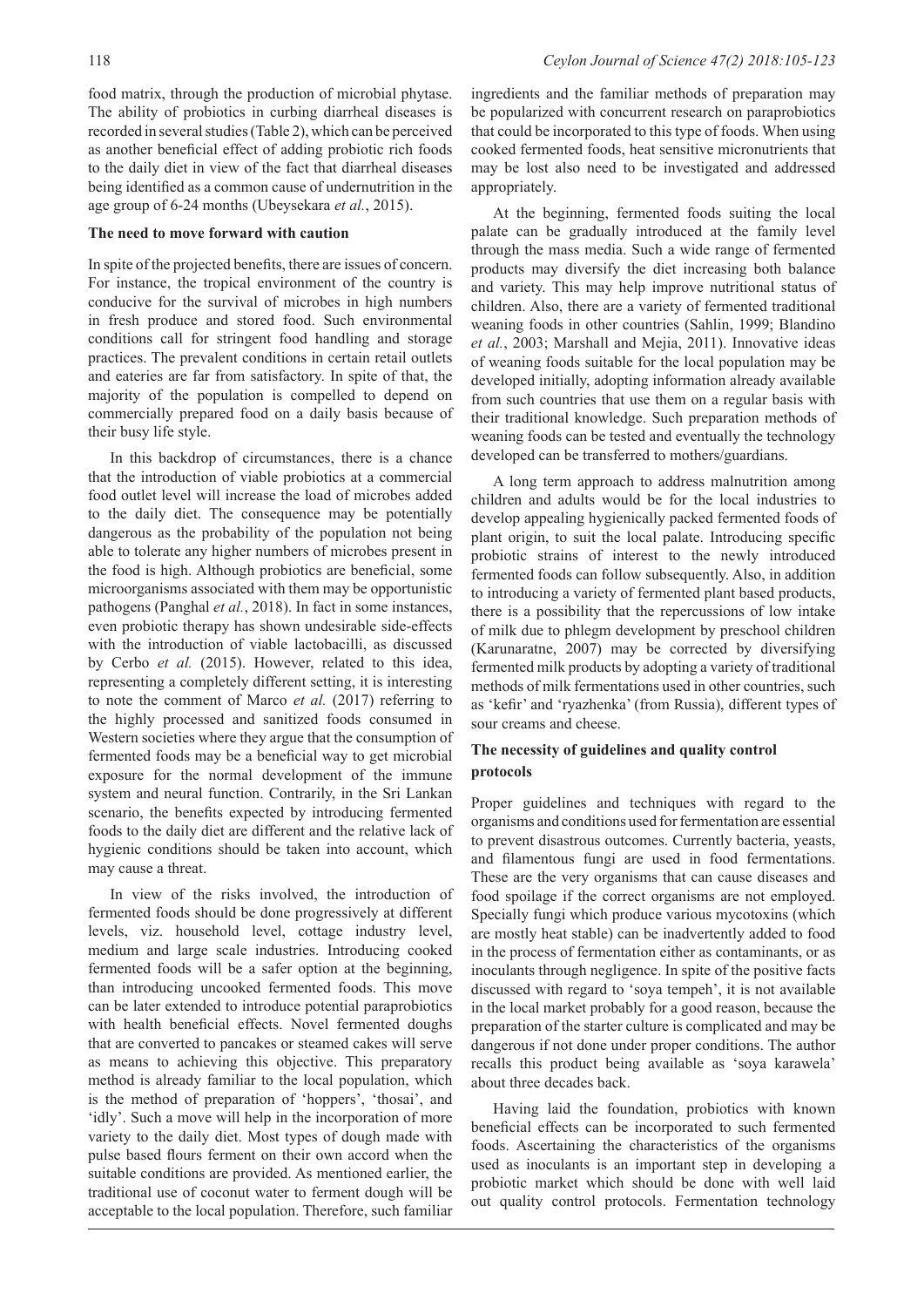could be incorporated to build up a healthy snack food market in the country. To introduce probiotic foods, much patronage to the industry, in terms of research is needed. When specific inoculants are required along with appropriate technology, stringent protocols are essential. For this reason introducing mass scale production of novel uncooked fermented foods should be an undertaking taken up by the local industries collaborating with institutes such as universities, government departments and co-operations, with the concurrence of the health authorities. Knowledge on microbiology and facilities to work with microbes are essential accessory requirements to support the local probiotic industry.

## **Future research needs for expanding probiotic potential at a global level**

In spite of the shortcomings on the knowledge on the microbiota and its complexities within the gut environment, certain factors on harnessing its benefits are clear. The idea has been mooted to create designer probiotics harnessing the benefits of the natural probiotics (Singh *et al.,* 2017). However, research investigations seem to suggest that instead of viable probiotics, ingesting paraprobiotics along with prebiotic rich foods will still be health beneficial.

Expanding on harnessing the benefits of probiotics, the promising roles of prophylactic and therapeutic effects displayed by dietary probiotics seems to suggest that the future of probiotic foods may lie in their ability to confer more precise health beneficial effects on the consumer. Already their ability to reduce negative effects of drugs and to enhance their effectiveness is being exploited. For instance, oral treatment with lyophilized live probiotics has shown to prevent intestinal toxicity in cancer patients treated with radiotherapy and chemotherapy (Roy and Trinchieri, 2017). Also, Marinelli *et al.*, (2017) report of studies where certain strains of gut bacteria synergize with largely-used anticancer drugs as immune checkpoint blockade agents. Harnessing of the microbiome to develop new narrowspectrum antibiotics is yet another idea for future research (Aziz *et al*., 2013) so that antibiotic use could be targeted to the organisms of interest. It is hypothesized that some day patients will be prescribed a combination of probiotics and prebiotics (Willyard, 2011) completely replacing pharmaceutical drugs. This trend is, progressing beyond functional foods.

#### **CONCLUDING REMARKS**

As discussed in the present review some of the microbes in fermented foods serve as probiotics, and therefore increasing the choice of fermented foods in the Sri Lankan diet increases the chance of getting exposed to probiotics. With the Sri Lankan diet being primarily plant based, it has the potential of being rich in prebiotics because of the high levels of dietary fibre. However, considering that excessive levels of dietary fibre is associated with phytic acid, and certain food components that can reduce levels of phytic acid are not a part of the typical Sri Lankan diet, introducing fermented foods is envisaged as a simple way to improve the nutritional quality of the local diet. The unsatisfactory nutritional indicators of preschool children which remain

static over several years, and the poor dietary habits of the Sri Lankan population at large, show that novel strategies should be tried out to improve the nutritional quality of the diet through dietary diversification. The gradual addition of fermented foods seems to be a good option to move forward while encouraging the consumption of sprouted seeds is also envisaged as helpful due to the presence of indigenous phytase enzyme that breaks down phytic acid.

Initially, considering the limitations specially with regard to inferior handling methods, adopting and introducing cooked fermented foods used in other countries using already familiar food ingredients appears to be the entry point to the fermented food technology. Such a move will gradually accustom the local palate to a wider range of cooked fermented foods using already familiar ingredients and techniques. Eventually, as the nutritional indicators provide more information on their effects, specific probiotic strains may be incorporated to such foods either as paraprobiotics or viable probiotics.

Food is obviously a straightforward factor that can be manipulated to promote homeostasis of the gut microbiota, which leads to good health. Therefore, such a move of introducing a wider variety of fermented foods, and eventually introducing probiotics through them, may be anticipated to alleviate some of the effects of antinutrients and add nutrients to the daily diet, while helping in fighting NCDs, through the boosting of the immune system. Whether the diet is well-balanced or not, the advantages of introducing fermented foods to the Sri Lankan diet seem to be rewarding. If specific benefits with regard to combating undernutrition are forthcoming, developing a local probiotic food industry will be a viable option. This way, known probiotics with specific benefits can be added to the daily diet. To realize this, scientists, industry, and the policy makers must work in unison.

### **ACKNOWLEDGMENTS**

The author wishes to acknowledge the thought provoking discussions on the nutrition of the Sri Lankan diet with Dr. P.H. Amerasinghe, Dr. H.H. Sandstead, and Prof. P.A.J. Perera, my mentors in nutritional studies, which prompted ideas for writing this paper.

#### **REFERENCES**

- Abt M.C. and Artis D. (2013). The dynamic influence of commensal bacteria on the immune response to pathogens. *Current Opinion in Microbiology* **16**: 4-9.
- Agnoli C., Baroni, L., Bertini, I., *et al*., (2017). Position paper on vegetarian diets from the working group of the Italian Society of Human Nutrition. *Nutrition, Metabolism & Cardiovascular Diseases* **27:** 1037- 1052.
- Akalin, A.S., Tokusoglu, O., Gonc, S. and Aycan, S. (2007). Occurrence of conjugated linoleic acid in probiotic yoghurts supplemented with fructooligosaccharide. *International Dairy Journal* **17**: 1089-1095.
- Altenhoefer, A., Oswald, S., Sonnenborn, U., Enders, C., Schulze, J., Hacker J., and Oelschlaeger TA (2004). The probiotic *Escherichia coli* strain Nissle 1917 interferes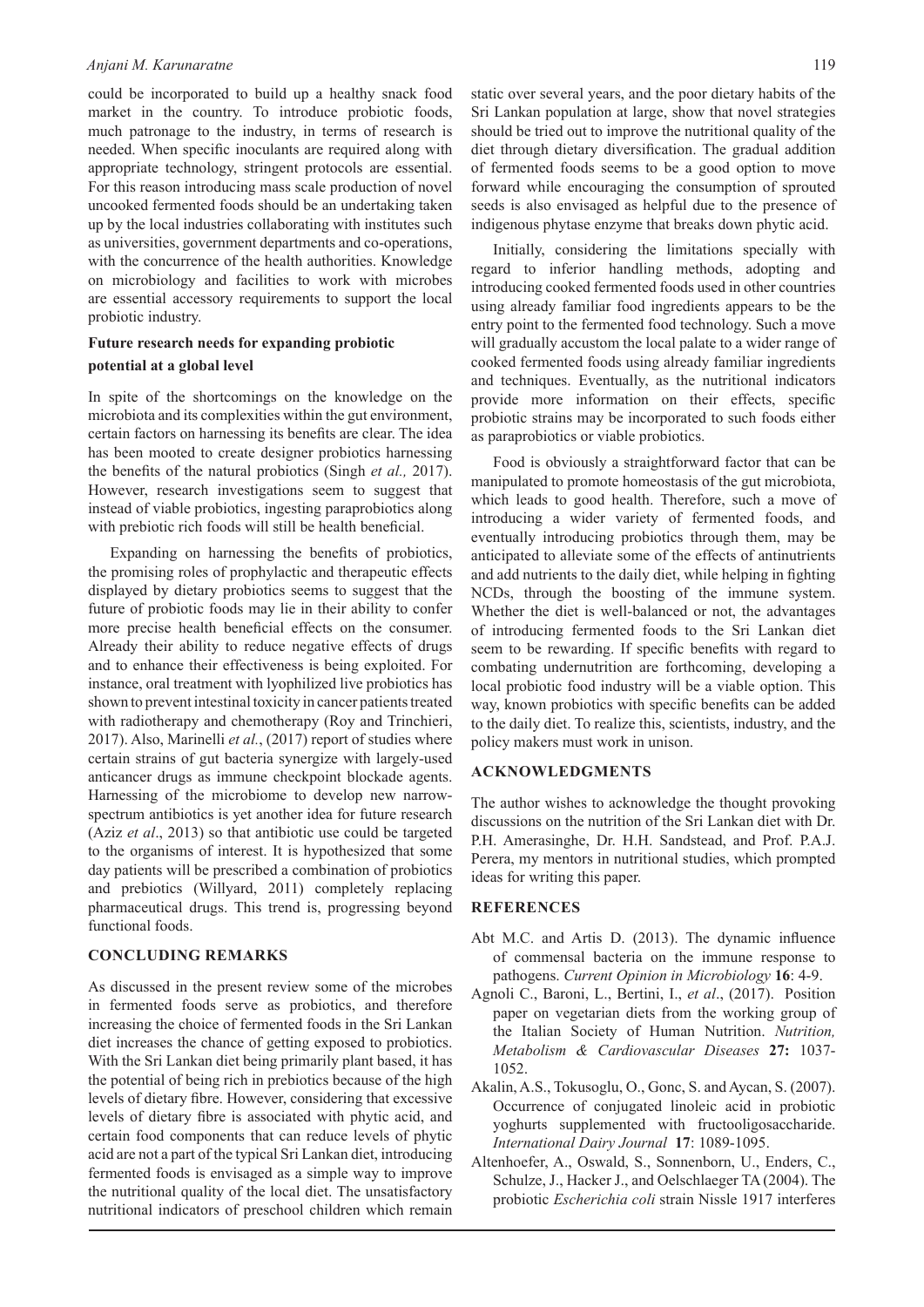with invasion of human intestinal epithelial cells by different enteroinvasive bacterial pathogens. *FEMS Immunology and Medical Microbiology* **40**: 223-229.

- Asemi, Z., Samimi, M., Tabassi, Z., Rad, M.N., Foroushani, A.R., Khorammian, H., and Esmaillzadeh, A. (2013). Effect of daily consumption of probiotic yoghurt on insulin resistance in pregnant women: a randomized controlled trial. *European Journal of Clinical Nutrition* **67**: 71-74.
- Aziz, Q., Dore, J., Emmanuel, A., Guarner, F. and Quigley, E.M.M. (2013). Gut microbiota and gastrointestinal health: current concepts and future directions. *Neurogastroenterology Motility* **25**: 4-15.
- Baharudin, M. S., Taha, M., Imran, S., Ismail, N. H., Rahim, F., Javid, M. T., Muhummad, T. J.,Khalid, M.K. and Ali, M. (2017). Synthesis of indole analogs as potent β-glucuronidase inhibitors. *Bioorganic Chemistry* **72**: 323-332.
- Bailey, M.T. and Cryan, J.F. (2017).The microbiome as a key regulator of brain, behavior and immunity: Commentary on the 2017 named series. *Brain Behavior Immunity* **66**: 18-22.
- Blandino, A., Al-Aseeri, A.E., Pandiella, S.S., Cantero, D. and Webb C. (2003). Cereal-based fermented foods and beverages. *Food Research International* **36**: 527-543.
- Bourzac, K. (2014). Microbiome: The bacterial tightrope. *Nature* **516**: S14-S16.
- Cani, P.D., Delzenne, N.M. (2011). The gut microbiome as therapeutic target. *Pharmacology & Therapeutics* **130**: 202-212.
- Cascio, V., Gittings, D., Merloni, K., Hurton, M., Laprade, D. and Austriaco, N. (2013). S-Adenosyl-L-Methionine protects the probiotic yeast, *Saccharomyces boulardii*, from acid-induced cell death. *BMC Microbiology* **13**(35): 1-10. **doi:** 10.1186/1471-2180-13-35 Accessed June 1, 2016.
- Cerbo, D.A., Palmieri, B., Aponte, M., Morales-Medina, J.C., Iannitti, T. (2015). Mechanisms and therapeutic effectiveness of lactobacilli. *Journal of Clinical Pathology* **0**:1-17. Published online first doi:10.1136/ jclinpath-2015 202976 Accessed December 10, 2016.
- Chang, B.J., Park, S.U., Jang, Y.S., Ko, S.H., Joo, N.M., Kim, S.I., Kim, C.H. and Chang, D.K. (2011). Effect of functional yoghurt NY-YP901 in improving the trait of metabolic syndrome. *European Journal of Clinical Nutrition* **65**: 1250-1255.
- Chen, X., Xu, J., Shuai, J., Chen, J., Zhang, Z., Fang, W. (2007). The S-layer proteins of *Lactobacillus crispatus* strain ZJ001 is responsible for competitive exclusion against *Escherichia coli* O157:H7 and *Salmonella typhimurium*. *International Journal of Food Microbiology* **115**: 307-312.
- Chervonsky, A.V. (2012). Intestinal commensals: influence on immune system and tolerance to pathogens. *Current Opinion in Immunology* **24**: 255-260.
- Coman, M.M., Cecchini, C., Verdenelli, M.C., Silvi, S., Orpianesi, C., and Cresci, A. (2012). Functional foods as carriers for SYNBIO®, a probiotic bacteria combination. *International Journal of Food Microbiology* **157**: 346-352.
- Daniluk,U., Alifier, M. and Kaczmarski, M. (2012).

Probiotic-induced apoptosis and its potential relevance to mucosal inflammation of gastrointestinal tract. *Advances in Medical Sciences* **57**(2), 175-182.

- De Preter, V., Raemen, H., Cloetens, L., Houben, E., Rutgeerts, P. and Verbeke, K. (2008). Effect of dietary intervention with different pre- and probiotics on intestinal bacterial enzyme activities. *European Journal of Clinical Nutrition* **62**: 225-231.
- Demarigny, Y. (2012). Fermented food products made with vegetable materials from tropical and warm countries: microbial and technological considerations. *International Journal of Food Science & Technology.* **47**:2469-2476.
- Donkor, E.S. (2013). Sequencing of Bacterial Genomes: Principles and Insights into Pathogenesis and Development of Antibiotics: Review. *Genes* **4**: 556- 572.
- Eck, P. and Friel, J. (2013). Should Probiotics be considered as Vitamin Supplements? *Gastroenterology* **138:** 789- 791.
- FAO/WHO (2001). Health and nutritional properties of probiotics in food including powder milk with live lactic acid bacteria, a joint FAO/WHO expert consultation. Cordoba, Argentina, 1-4 October, 2001. http://www. who.int/foodsafety/publications/fs\_management/en/. Accessed July 23, 2013.
- FBDG (2011). Food based dietary guidelines for Sri Lankans, 2nd Ed. A publication by Nutrition Division of Ministry of Health of Sri Lanka in collaboration with the World Health Organization, http://www.fao.org/3/aas886e.pdf Accessed November 20, 2017
- Finegold, S.M. (2011). State of the art; microbiology in health and disease. Intestinal bacterial flora in autism. *Anaerobe* 17: 367-368.
- Foligne, B., Daniel, C., Pot, B. (2013). Probiotics from research to market: the possibilities, risks and challenges. *Current Opinion in Microbiology* **16**: 284- 292.
- Foster, J.A., Neufeld, K. M. (2013). Gut-brain axis: how the microbiome influences anxiety and depression. *Trends in Neuroscience.* **36**: 305-312.
- Franco-Robles, E., López, M.G. (2015). Implication of Fructans in Health: Immunomodulatory and Antioxidant Mechanisms. *The Scientific World Journal*. http:// dx.doi.org/10.1155/2015/289267 Accessed November 10, 2016.
- Fuentes, M.C., Lajo, T., Carrion, J.M. and Cune, J. (2013). Cholesterol-lowering efficacy of *Lactobacillus plantarum* CECT 7527, 7528 and 7529 in hypercholesterolaemic adults. *British Journal of Nutrition* **109**: 1866-1872.
- Gibson, R.S. and Ferguson, E.L. (1998b). Assessment of dietary zinc in a population. *American Journal of Clinical Nutrition* **68** (Suppl:), 430S-434S.
- Gibson, G.R. and Roberfroid, M.B. (1995). Dietary modulation of the human colonic microbiota: introducing the concept of prebiotics. *The Journal of Nutrition* **125**: 1401-1412.
- Gilbert, J.A., Krajmalnik-Brown, R., Porazinska, D.L., Weiss, S.J., Knight, R. (2013). Toward Effective Probiotics for Autism and Other Neurodevelopmental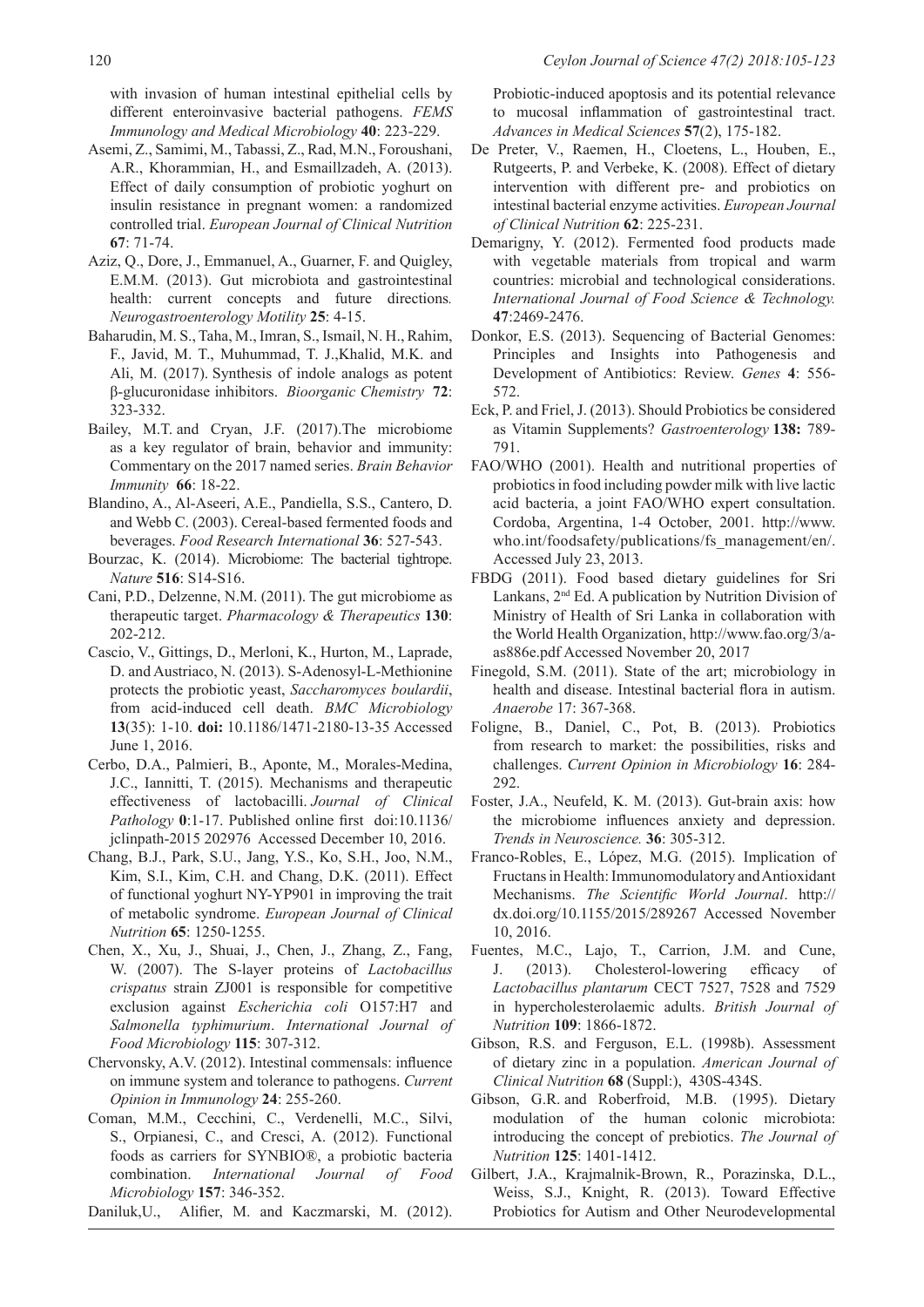Disorders, *Cell* **155**:1446-1448.

- Gill, S.S. and Tuteja, N. (2010). Reactive oxygen species and antioxidant machinery in abiotic stress tolerance in crop plants. *Plant Physiology and Biochemistry* **48**: 909-930.
- Gong, L., Cao, W., Chi, H., Wang, J., Zhang, H., Liu, J., Sun, B. (2018). Whole cereal grains and potential health effects: Involvement of the gut microbiota. *Food Research International* **103**: 84-102.
- Granato, D., Branco, G.F., Nazzaro, F., Cruz, A.G. and Faria, J.A.F. (2010a). Functional Foods and Nondairy Probiotic Food Development: Trends, Concepts, and Products. *Comprehensive Reviews in Food Science 9*: 292-302.
- Granato, D., Branco, G.F., Cruz, A.G., Faria, J. de A.F. and Shah, N.P. (2010b). Probiotic Dairy Products as Functional Foods. *Comprehensive Reviews in Food Science 9*: 455-470.
- Hacquard, S., Garrido-Oter, R., González, A., Spaepen, S., Ackermann, G., Lebeis, S., McHardy, A.C., Dangl, J.L., Knight, R., Ley, R., and Schulze-Lefert, P. (2015). Microbiota and Host Nutrition across Plant and Animal Kingdoms. *Cell Host Microbe* **17**(5): 603-616.
- Halliwell, B. (2007). Dietary polyphenols: Good, bad, or indifferent for your health? *Cardiovascular Research* 73: 341-347.
- Hettiarachchi, M., Liyanage, C., Wickremasinghe, R., Hilmers D.C. and Abrams S.A. (2006). Prevalence and severity of micronutrient deficiency: a cross-sectional study among adolescents in Sri Lanka*. Asia Pacific Journal of Clinical Nutrition* **15** (1):56-63.
- Hong, H.A., Duc, L.H. and Cutting, S.M. (2005). The use of bacterial spore formers as probiotics. *FEMS Microbiology Reviews* **29**: 813-835.
- Hutkins, R.W., Krumbeck, J.A., Bindels, L.B., Cani, P.D. *et al.* (2016). Prebiotics: why definitions Matter. *Current Opinion in Biotechnology* **37**: 1-7.
- Iannitti, T. and Palmieri, B. (2010). Therapeutical use of probiotic formulations in clinical practice. *Journal of Clinical Nutrition* **29**:701-725.
- Jarchum, I. and Pamer, E.G. (2011). Regulation of innate and adaptive immunity by the commensal microbiota. *Current Opinions in Immunology* **23**(3): 353-360.
- Jayatissa, R., Gunathilaka, M.M., Fernando, D.N. (2012). National nutrition and Micronutrient survey. Part I: anaemia among children aged 6-59 months and nutritional status of children and adults, Ministry of Health, Sri Lanka/UNICEF Pp 63. https://www.unicef. org/srilanka/MNS\_Report-28.02.2013.pdf Accessed November 30, 2017.
- Jayawardena R., Byrne, N.M., Soares, M.J., Katulanda, P., Hills, A.P. (2012). Food consumption of Sri Lankan adults: an appraisal of serving characteristics. Public Health Nutrition: **16**(4), 653-658.
- Jones, M.L., Martoni, C.J. and Prakash, S. (2012). Cholesterol lowering and inhibition of sterol absorption by *Lactobacillus reuteri* NCIMB 30242: a randomized controlled trial. *European Journal of Clinical Nutrition* **66**, 1234-1241.
- Karlsson, C.L.J., Önnerfält J., Xu, J., Molin, G., Ahrné, S. and Thorngren-Jerneck, K. (2012). The Microbiota

of the Gut in Preschool Children with Normal and Excessive Body Weight. *Obesity* **20**(11): 2257-2261.

- Karunaratne, A.M. (2007). Protein, energy, iron, zinc and vitamin A nutriture of 3‑5 year group of children of low‑socio‑economic status in Kandy (Sri Lanka). Ph.D. thesis, Postgraduate Institute of Science, University of Peradeniya, Sri Lanka. Pp 238.
- Karunaratne, A.M., Amerasinghe, P.H., Sadagopa Ramanujam, V.M., Sandstead, H.H. and Perera, P.A.J. (2008). Zinc, Iron and Phytic Acid levels of some popular foods consumed by rural children in Sri Lanka. *Journal of Food Composition and Analysis* **21:** 481- 488.
- Kavitake, D., Kandasamy, S., Devi, P.B., Shetty, P.H. (2018). Recent developments on encapsulation of lactic acid bacteria as potential starter culture in fermented foods - A review. *Food Bioscience* **21**: 34-44.
- Koplin, J.J., Peters, R.L., Allen, K.J. (2018). Prevention of Food Allergies. *Immunology and Allergy Clinics of North America* 38: (1) 1-11.
- La Anh, N. (2015). Health-promoting microbes in traditional Vietnamese fermented foods: A review. *Food Science and Human Wellness*, **4**: 147- 161.
- Lozupone, C.A., Stombaugh, J.I., Gordon, J.I., Jansson, J.K. and Knight, R. (2012). Diversity, stability and resilience of the human gut microbiota *Nature* **489** :220- 230.
- Marshall, E. and Mejia, D. (2011). Traditional fermented food and beverages for improved livelihood. Rural Infrastructure and Agro-Industries Division, Food and Agriculture Organization of the United Nations, Rome. http://www.fao.org/3/a-i2477e.pdf Accessed January 20, 2013.
- Martins, E.M.F., Ramos, A.M., Vanzela, E.S.L., Stringheta, P.C., Pinto, C.L.O. and Martins J.M. (2013). Products of vegetable origin: A new alternative for the consumption of probiotic bacteria. *Food Research International* **51**:764-770.
- Marco, M.L., Heeney, D., Binda, S., Cifelli, C.J., Cotter, P.D., Foligne, B., Gänzle, M., Kort, R., Pasin, G., Pihlanto, A. Smid, E.J. and Hutkins, R. (2017). Health benefits of fermented foods: microbiota and beyond. *Current Opinion in Biotechnology*, **44:** 94-102.
- Marinelli, L., Tenore, G. C. and Novellino, E. (2017). Probiotic species in the modulation of the anticancer immune response. In *Seminars in Cancer Biology*. **46**: 182-190.
- Martirosyan, D. M. and Singh, J. (2015). A new definition of functional food by FFC: what makes a new definition unique? *Functional Foods in health and disease*, **5**(6): 209-223.
- McFarland, L.V. (2015). From Yaks to Yoghurt: The History, Development, and Current Use of Probiotics. *Clinical Infections and Disease* **60**(2): S85-S90.
- Metchnikoff, E. (1908). The Prolongation of Life. Optimistic Studies. G. P. Putnam's Sons, London, England.
- Morgan, X.C., Segata, N. and Huttenhower, C. (2013). Biodiversity and functional genomics in the human microbiome. *Trends in Genetics* **29**(1): 51-58.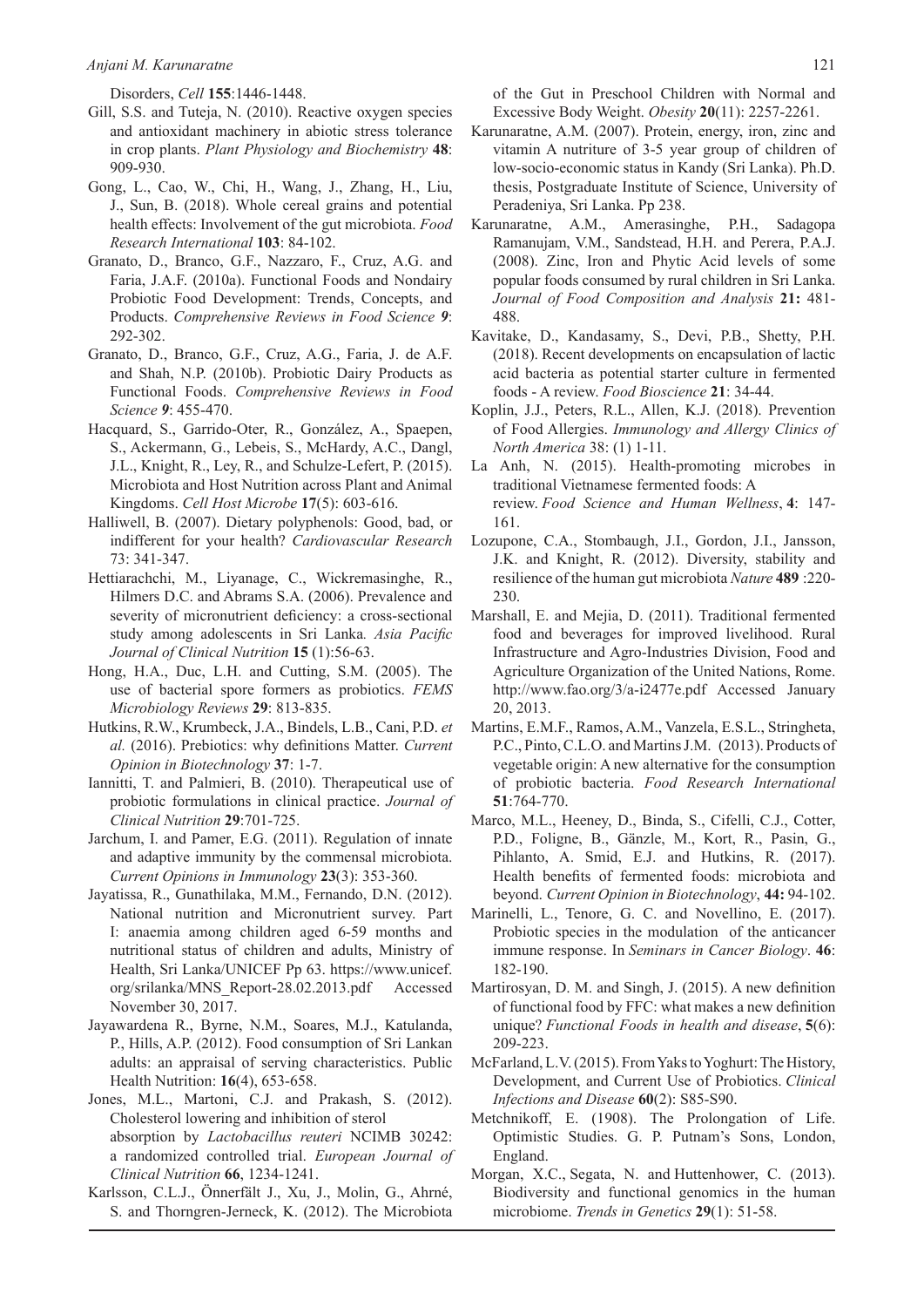- Morris, V.J., Belshaw, N.J., Waldron, K.W. and Maxwell, E.G. (2013). The bioactivity of modified pectin fragments. *Bioactive Carbohydrates and Dietary Fibre* **1**: 21-37.
- Naidu, K.S.B., Adam, J.K. and Govender, P. (2012). The use of probiotics and safety concerns: A review. *African Journal of Microbiological Research* **6**(41): 6871-6877.
- Nakamura, Y.K. and Omaye, S.T. (2012). Metabolic diseases and pro- and prebiotics: Mechanistic insights. *Nutrition and Metabolism* **9**:60. doi:10.1186/1743- 7075-9-60 Accessed November 21, 2014.
- Nakamura, F., Ishida, Y., Aihara, K., Sawada, D., Ashida, N., Sugawara, T., Aoki, Y., Takehara, I., Takano, K. and Fujiwara, S. (2016). Effect of fragmented *Lactobacillus amylovorus* CP1563 on lipid metabolism in overweight and mildly obese individuals: a randomized controlled trial. *Microbial Ecology in Health and Disease*, **27**(1): 303-312.
- Nowrouzian, F.L., Ali, A., Badiou, C., Dauwalder, O., Lina, G. and Josefsson, E. (2015). Impacts of enterotoxin gene cluster-encoded superantigens on local and systemic experimental *Staphylococcus aureus*  infections. *European Journal of Clinical Microbiology & Infectious Diseases* **34**(7): 1443-1449.
- Oh J., and Segre, J.A. (2012). Genomics: Resident risks. *Nature* **490**: 44-46.
- Panghal, A., Janghub, S., Virkara, K., Gata, Y., Kumara, V., Chhikaraa, N. (2018). Potential non-dairy probiotic products-A healthy approach. *Food Bioscience* **21**: 80- 89.
- Patra, J.K., Das, G., Paramithiotis, S. and Shin, H.S. (2016). Kimchi and other widely consumed traditional fermented foods of Korea: a review. *Frontiers in Microbiology* 7:1493. doi: 10.3389/fmicb.2016.01493 Accessed December 10, 2017.
- Permpoonpattana, P., Hong, H.A., Khaneja, R. and Cutting, S.M. (2012). Evaluation of *Bacillus subtilis* strains as probiotics and their potential as a food ingredient. *Beneficial Microbes* **3**(2): 127-135.
- Phillips, G.O. (2013). Dietary fibre: A chemical category or a health ingredient? *Bioactive Carbohydrates and Dietary Fibre* **1**(1): 3-9.
- Qin, J., Li, Y., Cai, Z. *et al.* (2012). Metagenome-wide association study of gut microbiota in type 2 diabetes. *Nature* **490**: 55-60.
- Ray.M., Ghosh, K., Singh, S., Mondal, K.C. (2016). Folk to functional: An explorative overview of rice-based fermented foods and beverages in India. *Journal of Ethnic Food* **3:** 5-18.
- Rehman, A., Heinsen. F., Koenen, M.E., Venema, K., Knecht, H., Hellmig, S., Schreiber, S., Ott, S.J. (2012). Effects of probiotics and antibiotics on the intestinal homeostasis in a computer controlled model of the large intestine. *BMC Microbiology* **12**(47) 10.1186/1471- 2180-12-47 Accessed May 12, 2014.
- Rizzo, L., Manaia, C., Merlin, C., Schwartz, T., Dagot, C., Michael, M.C.C.I. and Fatta-Kassinos, D. (2013). Urban wastewater treatment plants as hotspots for antibiotic resistant bacteria and genes spread into the environment: A review. *Science of the Total*

*Environment* **447**: 345-360.

- Roy, S. and Trinchieri, G. (2017). Microbiota: a key orchestrator of cancer therapy. *Nature Reviews Cancer*, **17**(5): 271-285.
- Ruan, Y., Sun, J., He, J., Chen, F., Chen, R. and Chen, H. (2015). Effect of probiotics on glycemic control: a systematic review and meta-analysis of randomized, controlled trials. *PloS ONE* doi: 10.1371/journal. pone.0132121 Accessed August 15, 2016.
- Rouxinol-Dias, A. L., Pinto, A. R., Janeiro, C., Rodrigues, D., Moreira, M., Dias, J. and Pereira, P. (2016). Probiotics for the control of obesity-Its effect on weight change. *Porto Biomedical Journal* **1**(1), 12-24.
- Saad, N., Delattre, C., Urdaci, M., Schmitter, J.M. and Bressollier, P. (2013). An overview of the last advances in probiotic and prebiotic field. *LWT-Food Science and Technology* **50**:1-16.
- Sahlin, P. (1999). Fermentation as a Method of Food Processing Licentiate thesis, Lund Institute of Technology, Sweden. Pp 63.
- Sang, L.X., Chang, B., Wang, B.Y., Liu, W.X. and Jiang, M., (2015). Live and heat-killed probiotic: effects on chronic experimental colitis induced by dextran sulfate sodium (DSS) in rats. *International Journal of Clinical and Experimental Medicine*, **8**(11): 200-272.
- Sawada, D., Sugawara, T., Ishida, U., Aihara, K., Aoki, Y., Takehara, Y., Takano, K. and Fujiwara, S. (2016). Effect of continuous ingestion of a beverage prepared with *Lactobacillus gasseri* CP2305 inactivated by heat treatment on the regulation of intestinal function, *Food Research International* **79**: 33-39.
- Seneviratne, M., Gunasinghe, W.K.R.N., Gama-Arachchige, N.S., Dissanayake, N.B.U. and Karunaratne, A. M. (2012). Mineral bioavailability in three locally consumed pulses processed using popular methods: interpreted using molar ratios with phytic acid. *Ceylon Journal of Science (Biological Sciences)* **41**(1): 19-26.
- Shahidi, F. (2004). Functional Foods: Their Role in Health Promotion and Disease Prevention. *Journal of Food Science* **69** (5): R146-R149.
- Shalini, R., Abinaya, G., Saranya, P. and Antony, U. (2017). Growth of selected probiotic bacterial strains with fructans from Nendran banana and garlic. *LWT-Food Science and Technology*, **83:** 68-78.
- Shinkai, S. Toba , M. Saito, T. *et al.* (2013). Immunoprotective effects of oral intake of heat-Killed *Lactobacillus pentosus* strain b240 in elderly adults: a randomised, double-blind, placebo-controlled trial. *British Journal of Nutrition* **109**, 1856-1865.
- Shori, A.B., (2017). Microencapsulation Improves Probiotics Survival During Gastric Transit. *HAYATI Journal of Biosciences* 24: 1-5. http://dx.doi. org/10.1016/j.hjb.2016.12.008 Accessed December 10, 2017.
- Singh, B., Mal, G. and Marotta, F. (2017). Designer Probiotics: Paving the Way to Living Therapeutics. *Trends in Biotechnology*. **35**(8): 679-682.
- Sugawara T, Sawada D, Ishida Y, *et al.* (2016). Regulatory effect of paraprobiotic *Lactobacillus gasseri* CP2305